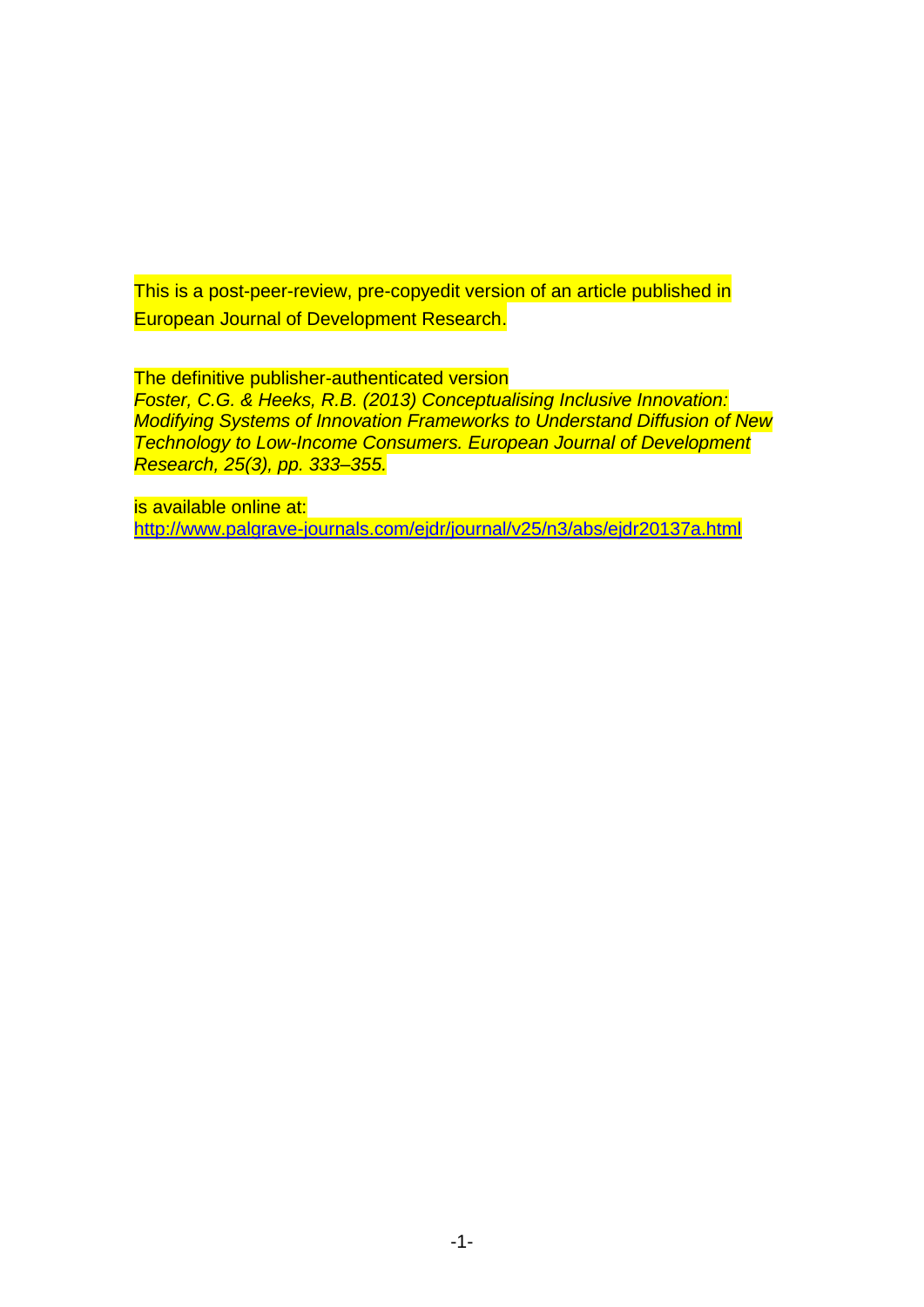## **Conceptualising Inclusive Innovation:** *Modifying Systems of Innovation Frameworks to Understand Diffusion of New Technology to Low-Income Consumers*

#### *Christopher Foster and Richard Heeks, Institute for Development Policy and Management, University of Manchester, UK*

#### **Abstract**

*Inclusive innovation is the means by which new goods and services are developed for the billions around the world living on lowest incomes. Although a topic of increasing interest, it has been relatively underresearched and under-conceptualised to date. This paper studies arguably the most successful new technology to reach low-income groups: the mobile phone, focusing specifically on its diffusion in Kenya.*

*Systems of innovation are shown to be an appropriate frame for conceptualisation of inclusive innovation. However, the conventional content of this framework must be modified to allow for particular features of inclusive innovation, including the nature of innovations required, the actors involved and their inter-relations, the type of learning they undertake, and the institutional environment in which they operate. Four domains of that system are identified as needing to be effective if inclusive innovation is to succeed: relating to the product, its retailing and support, the micro-enterprises that provide these demand-side services, and the wider context.*

*Keywords*: inclusive innovation; systems of innovation; mobile phones; bottomof-the-pyramid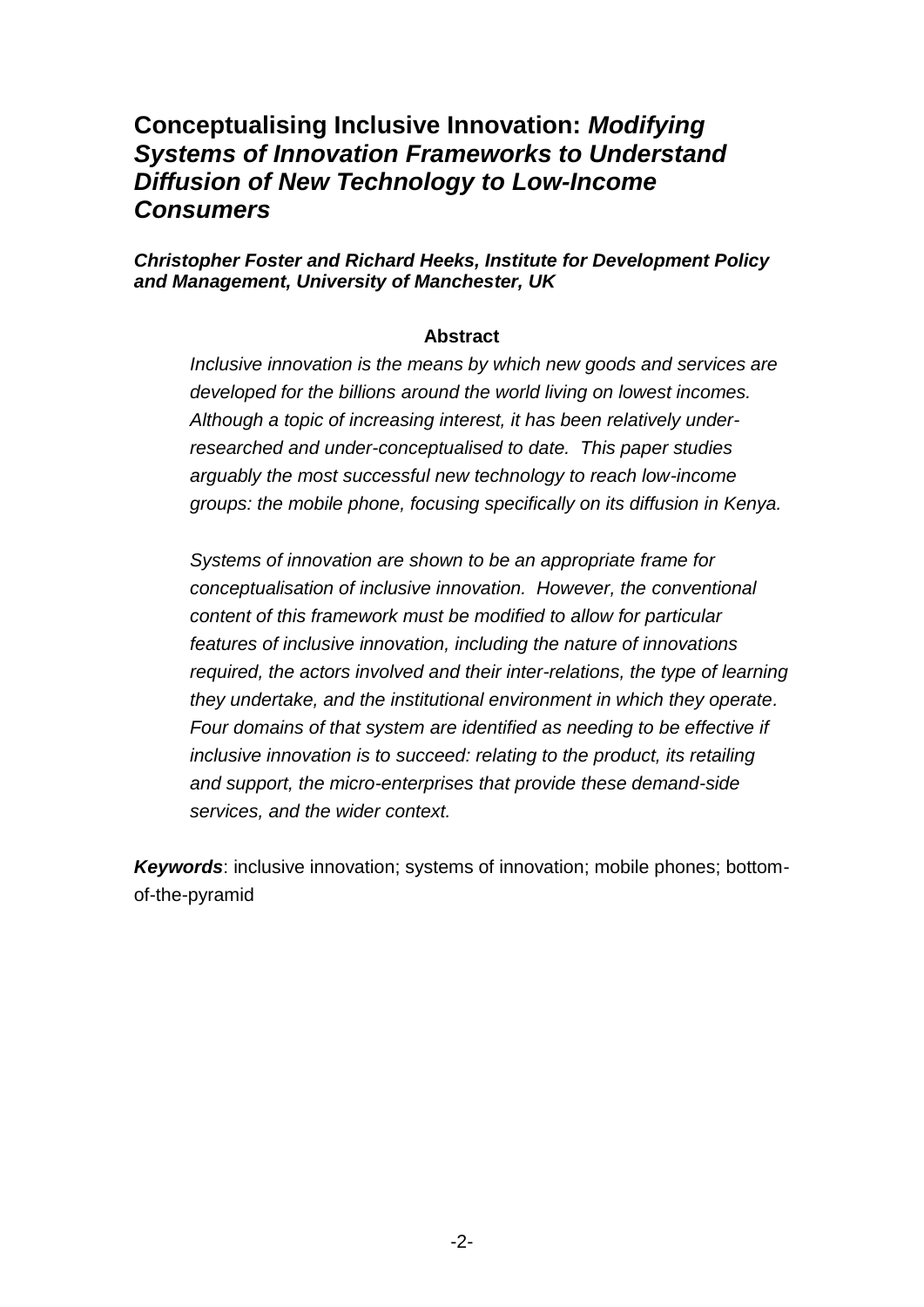## **1. Introduction**

A new form of innovation is growing in developing countries. As often with new phenomena it has different names that reflect different emphases: "inclusive innovation", "pro-poor innovation", "below-the-radar innovation", "BoP [*bottom of the pyramid*] innovation" and more (Horton, 2008; Kaplinsky *et al.,* 2009; Joseph *et al.,* 2011). But its core focus is the structures and processes required to develop and deliver innovative technologies (goods and services) for poor consumers. While readily connected to the ideas of Fritz Schumacher and the concept of appropriate technology, it has novel features including significant involvement of the private sector and global value chains, the development of poor consumers as an accessible mass market, growth of technological capabilities within developing countries, and the involvement of new technologies (Kaplinsky, 2011; Cozzens and Sutz, 2012).

How are we to understand this new form of innovation? Systems of innovation (SoI) frameworks would be an obvious point of departure. SoI approaches are now firmly established in the literature as an evidence-based means to understand innovation. They are grounded in a systematic understanding of innovation processes, actors and relations, and are at the core of policy construction to drive national innovation (Lundvall, 1992a; Freeman, 1995; Edquist, 1997). In developing countries, SoI frameworks have been used to analyse innovation, particularly examining the structures and policy by which nascent industrial sectors might be beneficially linked into processes of globalisation (Lundvall and Intarakumnerd, 2006; Lundvall *et al.,* 2009a).

A number of authors have identified the potential relevance of systems of innovation concepts for understanding innovation for the poor in developing countries (e.g. Mackintosh *et al.*, 2007; Altenburg, 2009; Kraemer-Mbula and Wamae, 2010a). Others have shown the potential for SoI ideas to be extended to encompass some of informal structures and processes typical of poor communities (e.g. Chaminade *et al.*, 2009; Ratanawaraha, 2012). However, as yet there has been a lack of field data-based application of these ideas, to systematically understand whether standard SoI ideas are applicable or whether the particular features of innovation for the poor would require us to modify these ideas. Thus, in this paper – drawing on the case of mobile handset supply in Kenya – we examine the compatibility of systems of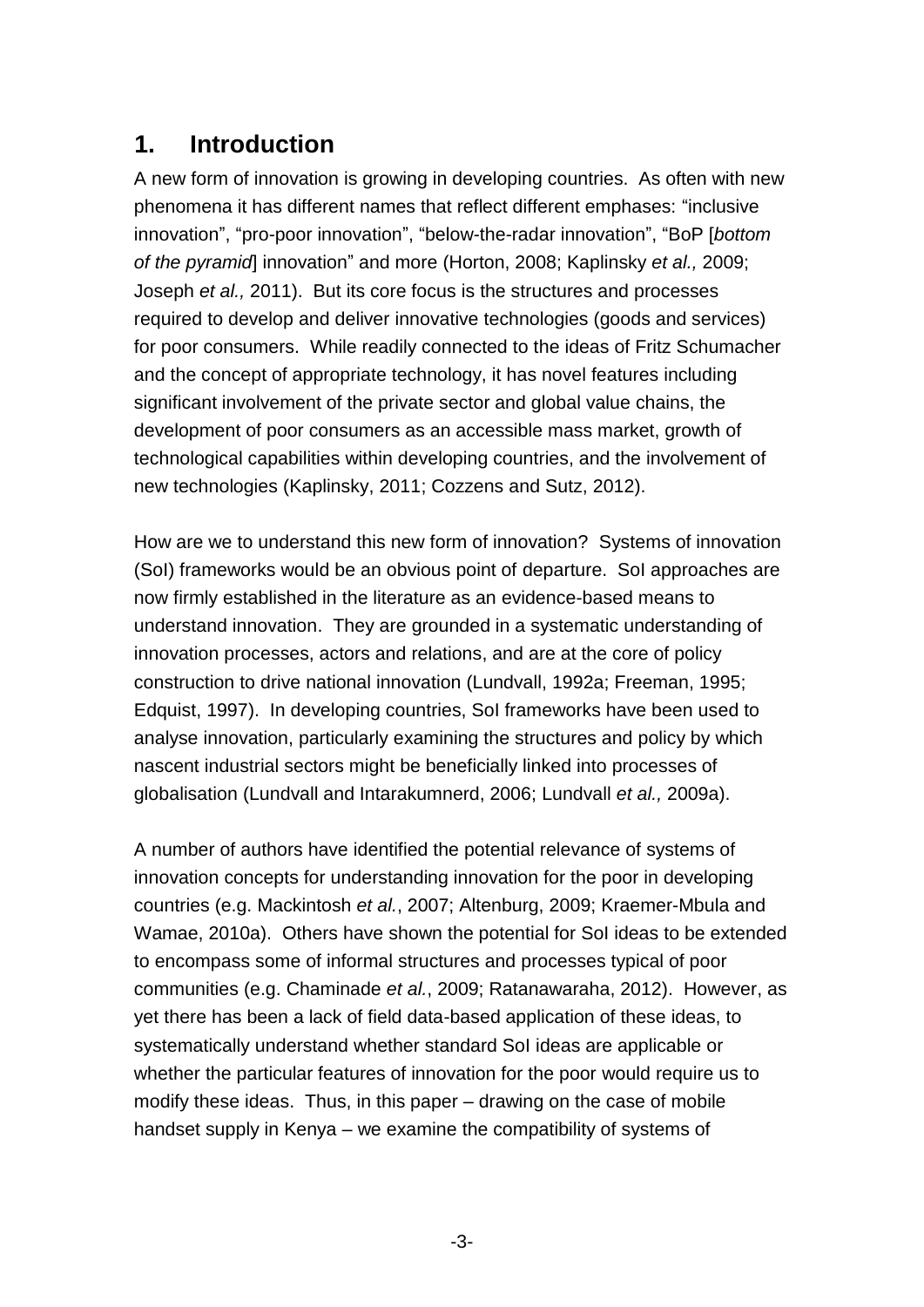innovation approaches with what we will term "inclusive innovation"; that is, processes of innovation that specifically encompass those on lowest incomes.

We find that the core components and core focus of systems of innovation are well suited to understanding the overall nature of inclusive innovation. However, in its conventional form SoI underplays certain features of inclusive innovation such as processes of technology diffusion, informal demand-side actors and intermediaries, and the role of localised and informal institutions. Our overall contribution, then, is to deepen the conceptualisation of inclusive innovation, and to broaden the demonstrated applicability of systems of innovation frameworks.

The paper is organised as follows. In Section 2, we take a systematic approach to compare the contents of conventional systems of innovation with what is known from the literature about inclusive innovation. Section 3 introduces the case of mobile phone handset delivery in Kenya, which in section 4 is more deeply examined from an innovation perspective. In section 5, we demonstrate that a focus on inclusive innovation requires the incorporation into SoI of new analytical constituents – incremental innovation and inclusive intermediary actors, relations and institutions. These are summarised more generally in Section 6, both confirming but also extending the literature-based analysis provided earlier.

# **2. Conceptualising Inclusive Innovation**

### *2.1. Inclusive Innovation and "Innofusion"*

Traditionally, and still dominantly, innovation and innovation policy in developing countries have been associated with large formal organisations in the public or private sector, often addressing export markets or producing goods (rarely services) for higher-income local consumers which have little connection or relevance to the low-income majority of the population (Mytelka, 2000; Kraemer-Mbula and Wamae, 2010b; Fu *et al.,* 2011). There is, though, growing innovation for that latter group, associated – as noted above – with a variety of terminologies.

Here, we work with the notion of "inclusive innovation", which is the particular subject of research and debate (IDRC, 2011). Conventional views of innovation (often implicitly) understand development as generalised economic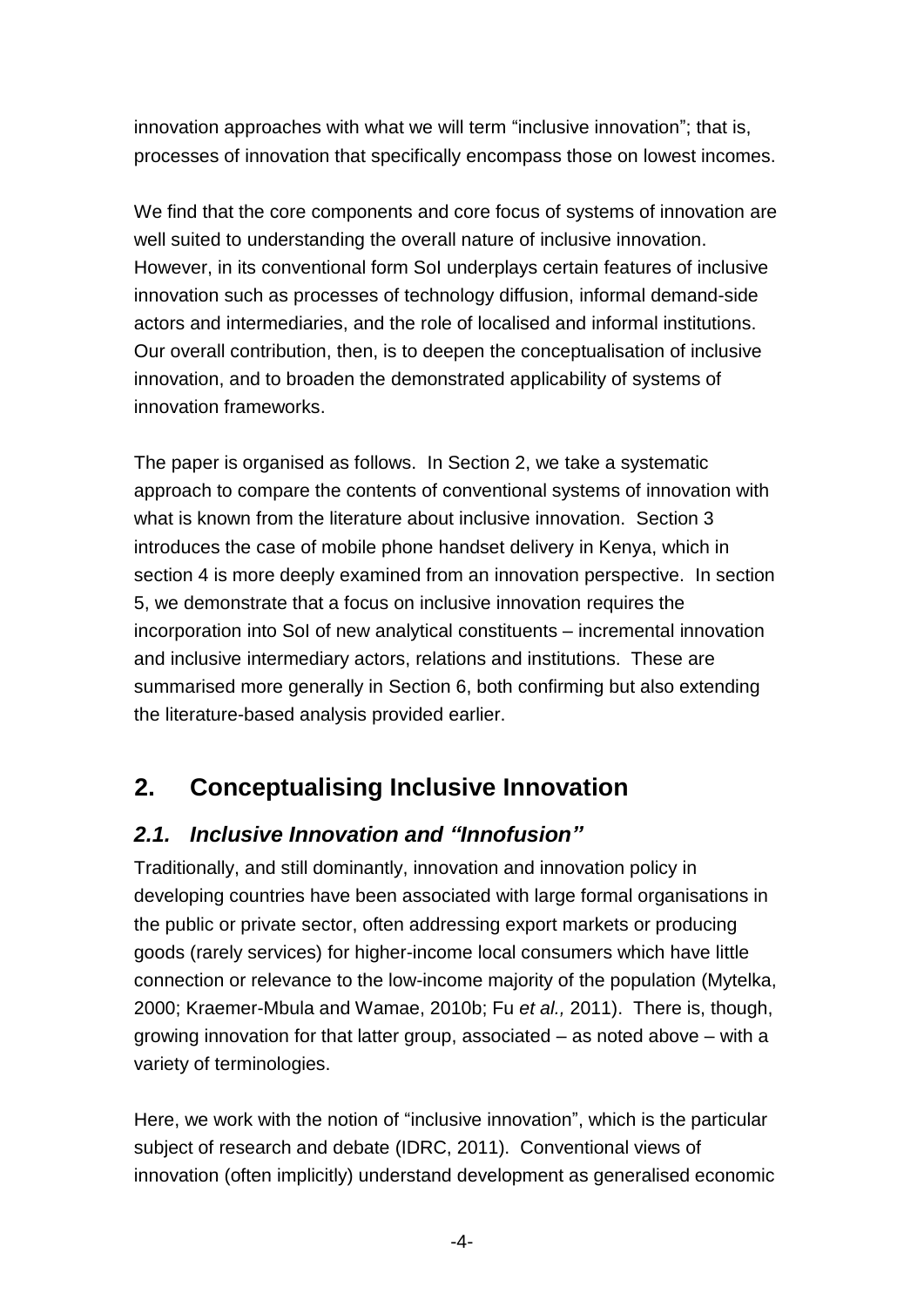growth. By contrast, inclusive innovation explicitly conceives development in terms of active inclusion of those who are excluded from the mainstream of development. Differing in its foundational view of development, inclusive innovation therefore refers to the inclusion within some aspect of innovation of groups who are currently marginalised (*ibid.*). As in this paper, the group mostoften identified is those on lowest incomes (e.g. less than US\$1 or US\$2 per day) but women, youth, the disabled, and ethnic minorities may also be the focus for concern (Codagnone, 2009).

Within the literature, one finds four aspects of inclusivity that are highlighted (Utz and Dahlman, 2007; Altenburg, 2009; Cozzens and Sutz, 2012):

- Inclusivity of innovation precursors: e.g. that problems to be addressed by innovation are of relevance to the poor.
- Inclusivity of innovation processes: e.g. that the poor are involved in the development of innovative goods and services.
- Inclusivity of innovation adoption: e.g. that poor consumers have the capabilities to absorb innovations.
- Inclusivity of innovation impacts: e.g. that innovative goods and services have a beneficial effect on the livelihoods of the poor.

Definitions of inclusive innovation would require one or more of these four criteria to be met, and so they subject innovation to a judgemental scrutiny that is absent in conventional understandings. Such judgements typically require a micro-level concern with the livelihoods of marginalised groups (Joseph, 2012), which may be contrasted with the macro-level (national, regional, sectoral) analysis usually found in conventional approaches (Edquist, 2005).

Any one of the four aspects of inclusivity would provide the basis for a research paper. Our own selected focus relates to all four of these concerns and is an issue that has somewhat "fallen between the cracks" in discussion of inclusive innovation to date: the process of technological diffusion by which an alreadydeveloped technology comes to be widely available to poor consumers in developing countries.

According to linear models of innovation, there is a clear separation between processes of innovation, of production, of diffusion. Despite their resilience, such models have long-since been debunked as bearing little relation to the realities of innovation (Fleck, 1993). Processes of production, distribution and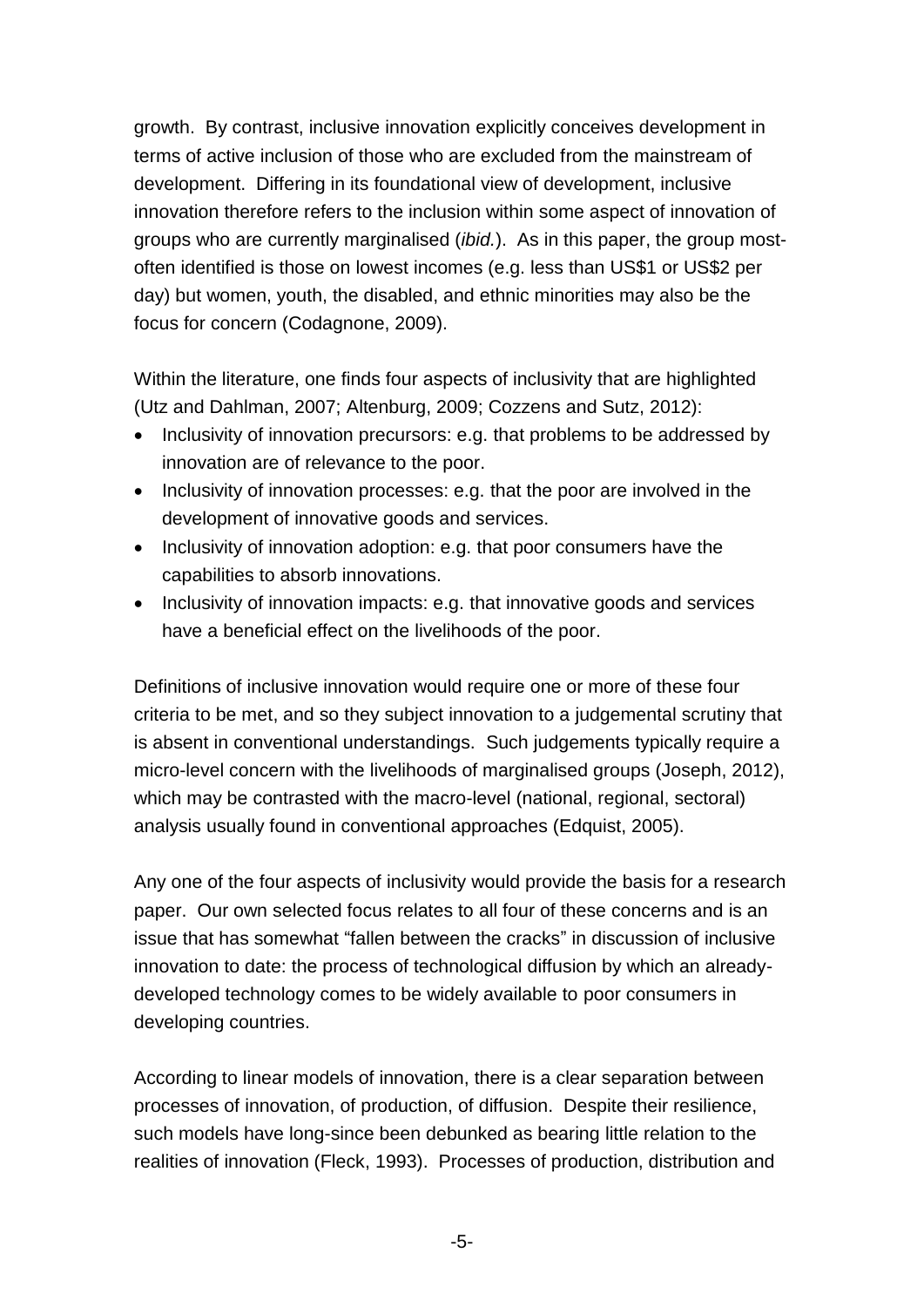implementation are not separable, and they all involve continuous innovation and feedback. Hence Fleck's use of the term "innofusion" to cover the process of bringing inventions into use: as an innovated good or service is diffused, further innovations are required both to the good/service but also in surrounding social systems, and feedback from that diffusion leads to further innovation in the original good/service. Innovation and diffusion are thus inextricably intertwined.

Our interest could therefore be called "inclusive innofusion": what has to date been rather a missing link between a new invention and its widespread adoption by low-income consumers. How does this aspect of the innovation process help inclusive goods and services become pervasive, and how can we conceptualise this process? Our starting point will be the literature on systems of innovation.

## *2.2. Systems of Innovation*

Systems of innovation is less a narrow body of theory than a way of understanding innovation as a system of structure and process (see example in Figure 1, OECD, 1999:23). Structurally, innovation is seen to emerge from a broad network of dynamically-linked actors which exist within an institutional context (Edquist, 2005). Through "an ongoing process of learning, searching and exploring" this system generates new knowledge and, hence, innovation (Lundvall, 1992b:8).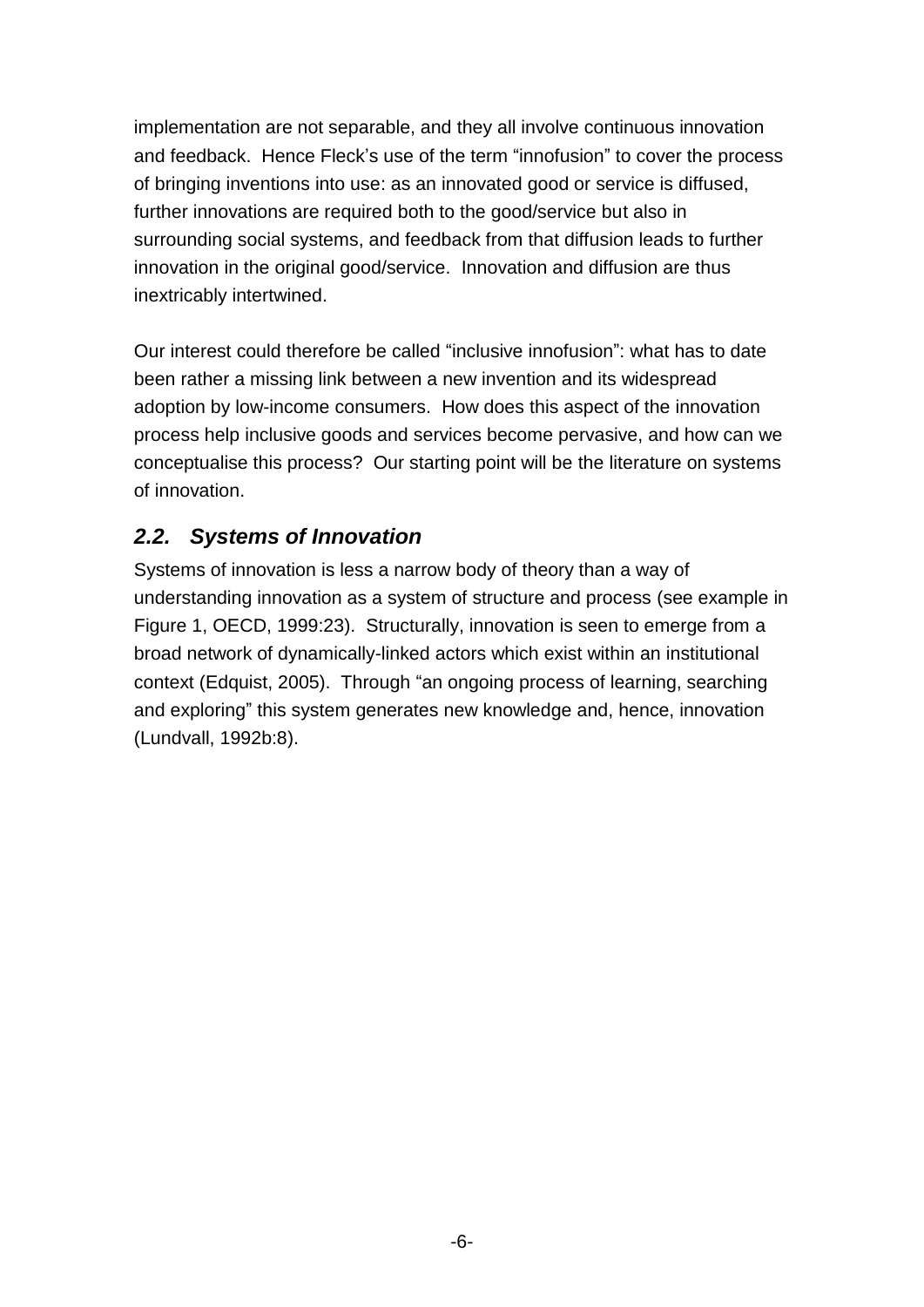

**Figure 1: Example systems of innovation conceptualisation**

Systems of innovation frameworks have proven better than prior models at explaining the experiences of late-industrialising nations, which were found to have developed not solely via an R&D policy focus but by aligning and integrating multiple interconnected parts of the economy, guiding processes of iterative innovation and technological learning (Bell and Pavitt, 1993; Mathews and Cho, 2000). These frameworks have also been used to analyse and guide innovation policy in developing countries; notably in seeking to accelerate industrial sectors into wider global circuits (Lundvall and Intarakumnerd, 2006; Lundvall *et al.,* 2009a).

Demonstrating the relevance of SoI to developing countries does not, though, mean that it is necessarily applicable "as is" to inclusive innovation for the poor. Indeed, work in the informal sector suggests conventional SoI ideas may well not be "as is" applicable (Müller, 2010). However, there has not yet been a full,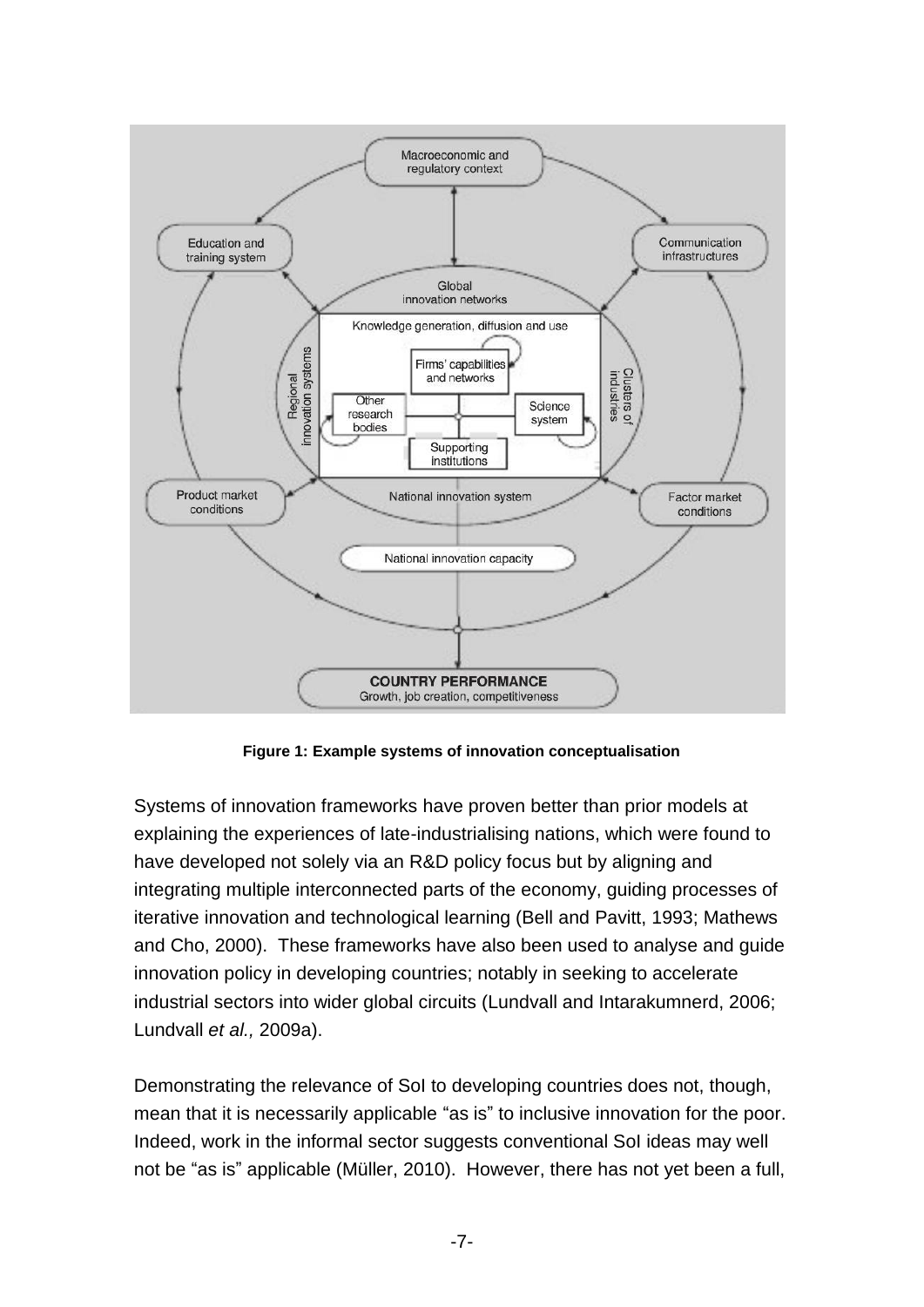direct and systematic investigation of SoI's applicability to inclusive innovation. The questions have thus been raised: how relevant is SoI to inclusive innovation, does it need to be modified and, if so, how (Mackintosh *et al.,* 2007; Cozzens and Sutz, 2012).

To address these questions, and before presenting the case study evidence, we will first examine what is already known from the literature. We will do this by analysing conventional systems of innovation ideas through the five core structure and process components identified above: innovation, actors, learning, relations, and institutions. We will compare this with what is already known about inclusive innovation. This provides a foundation of existing knowledge which the case study will seek to test and, if appropriate, build upon.

## *2.3. Actors and Innovation*

Following the traditional interests of innovation studies, systems of innovation frameworks have conventionally focused on identifiably-located, large, formal organisations on the supply side as represented in Figure 1, working on formalised and technical research and development that is often supply-driven. But looking at studies of inclusive innovation in developing countries, we see a greater emphasis on non-traditional, demand-side innovators. This includes informal sector workers (King, 1996; Nichter and Goldmark, 2009) and lead users (O'Farrell*,* 2003; Cheneau-Loquay, 2010) who are incrementally innovating to adapt new technologies to the needs and circumstances of local consumers.

In some cases, SoI has extended its conception of innovation actors, for example, to incorporate innovation intermediaries who stand between original suppliers and final consumers (Howells, 2006; Stewart and Hyysalo, 2008). They are mainly conceived as information/knowledge brokers, typically connecting to formal research and development organisations (Winch and Courtney, 2007).

Non-SoI-based work has shown the importance of such intermediaries in reaching bottom-of-the-pyramid markets but not quite in this information/knowledge broker role (London and Hart, 2004). These intermediaries are themselves innovators with their adaptive, incremental innovations needed because of the frequent mismatch between externallydesigned innovations and the particular environment of heterogeneous groups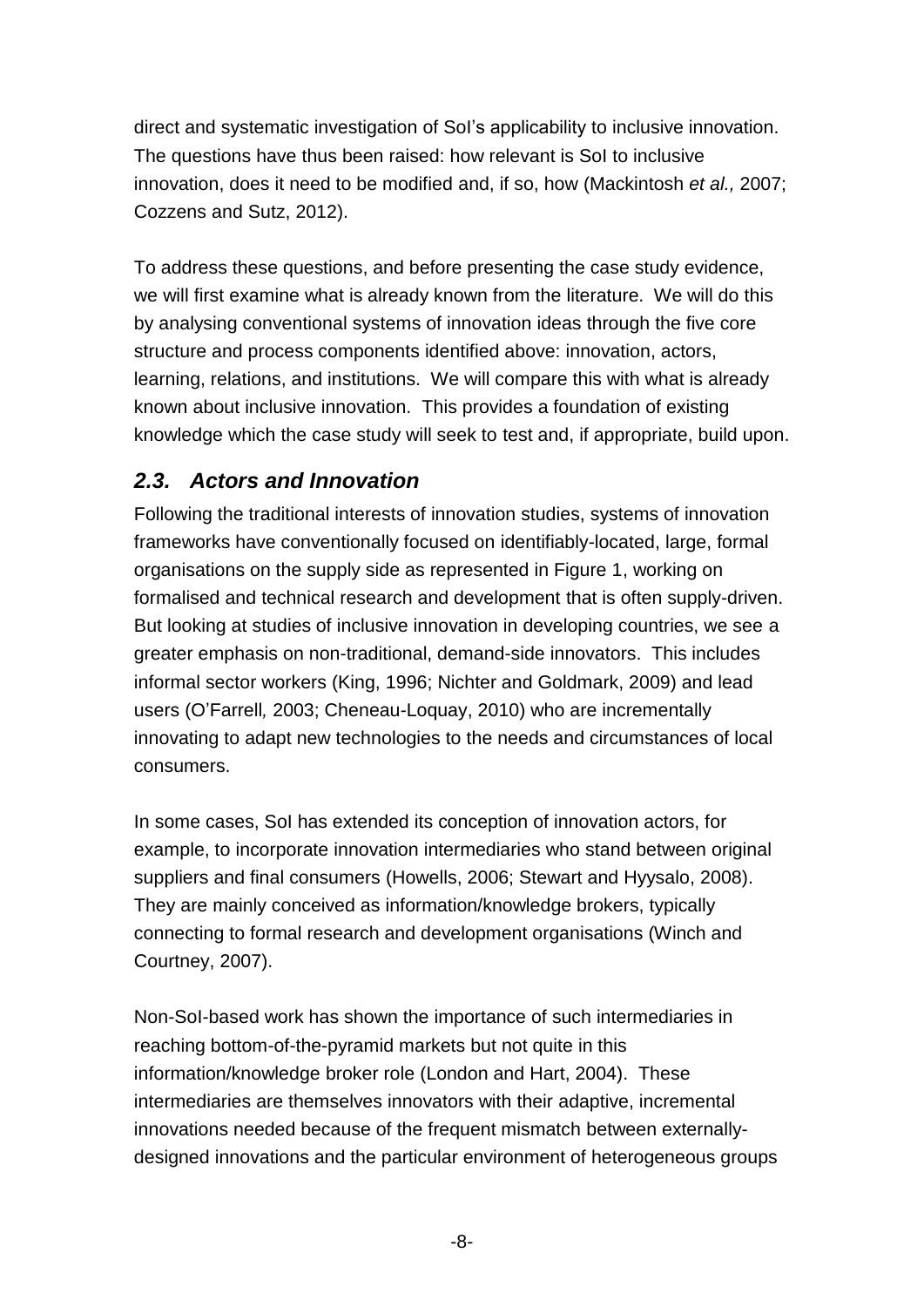of poor consumers. And – building on Fleck's point noted already – we could call them "innofusion intermediaries"; recognising they may need to innovate not just the core technology in order to help diffusion, but also the mechanisms of that diffusion.

SoI frameworks may therefore encompass a broad range of innovation actors as inclusive innovation would require. But we need to supplement that theoretical potential with more specific detail: about who exactly the actors are in practice; how they connect to the supply and demand side of the system; and what the systemic contribution of their innovative activity is.

### *2.4. Learning and Relations*

Systems of innovation describe the interactivity of system actors; specifically how changing relations and modes of learning within the system will orientate innovation over time (Lundvall, 1992a). Innovation is seen to emerge through various categories of learning: *learning-by-doing,* as individuals build knowledge by engaging in production processes; *learning-by-using,* where learning relates to the adjustment that actors must make to ensure that new technologies fit particular tasks; and *learning-by-interaction,* where learning comes from working with other system actors.

Experiences of inclusive innovation suggest that this form of learning is central to serving low-income markets, and that SoI could thus be a relevant framework (Kraemer-Mbula and Wamae, 2010b). However, the SoI focus has tended to be on learning by doing about the direct production and implementation of technological artefacts. This is somewhat different from learning about diffusion or, more generally, about the wider social processes that surround the distribution and use of new goods and services in poor communities.

Other critiques of SoI also seem potentially relevant to the context of inclusive innovation – that there is an assumed coherence and systemic instrumentality about all forms of learning; they are seen solely within the context of the system, and to act in the interests of the system, which might typically be profitmaximisation (Edquist and Johnson, 1995).

It is recognised that relations between actors in the innovation system play a key role in determining how these different learning dynamics play out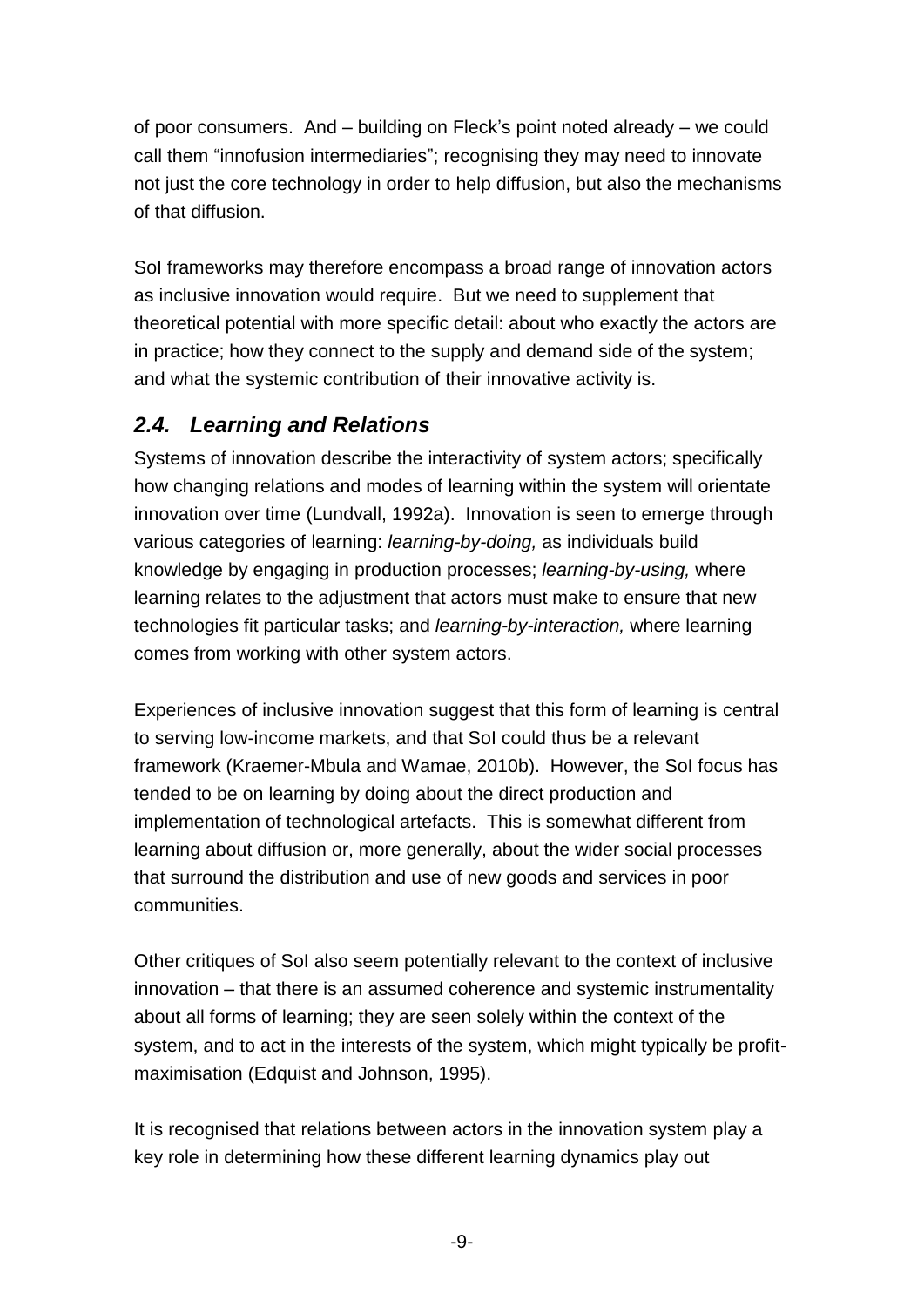(Lundvall, 1992a; Edquist, 2001). It is the assumption that more formalised, tight relations between actors will result in a more guided and coherent innovation system, whereas loose relations might allow more flexibility but may also lead to higher costs and higher risks (DeBresson and Amesse, 1991). We have seen that flexibility which allows innovators to meet the needs of specific local markets is an integral part of successful inclusive innovation. Yet other literature argues close relationships (e.g. via co-production/co-creation) are better when seeking to deliver new goods and services for the poor under conditions of uncertainty (Foster and Heeks, 2010). Thus, it is unclear how relationships should best be configured for inclusive innovation.

Again, therefore, the general concepts of systems of innovation seem relevant to inclusive innovation, but some specific issues require further investigation. We would like to have a clearer picture of the types of relationships that intermediaries build when serving low-income markets, how they link to other system actors, and what this means for learning and system performance.

### *2.5. Institutions*

In its general use in systems of innovation, "institution" has been rather a fuzzy term, not least due to its use covering both the neo-institutionalist sense of a constraint on behaviour and also the more lay sense of being synonymous with "organisation" or groups of organisations (Edquist, 1997). Whichever the use, though, the emphasis has been on formality: formal rules and regulations, and formal bodies which are seen to provide a relatively stable context that directly guides – and ideally enhances – the actions of innovation system actors (Johnson, 1992). The focus of attention has been to understand how the right combination of formal institutions – policy especially – can service to orient the innovation systems towards economic growth (North, 2009).

Using this yardstick, developing countries may be decried because of their lack of formal institutions of relevance to innovation (Utz and Dahlman, 2007). But a consideration of inclusive innovation would need to go further than this. It would need to recognise that formal institutional forces may be present in theory but not in practice at the local level, with either absence or transgression often being the norm (Brinkerhoff and Goldsmith, 2005). It would also need to recognise informal institutions: understood as the behavioural norms embedded within local social relations that are endogenously enforced rather than exogenously imposed (Shirley, 2008). These may be more important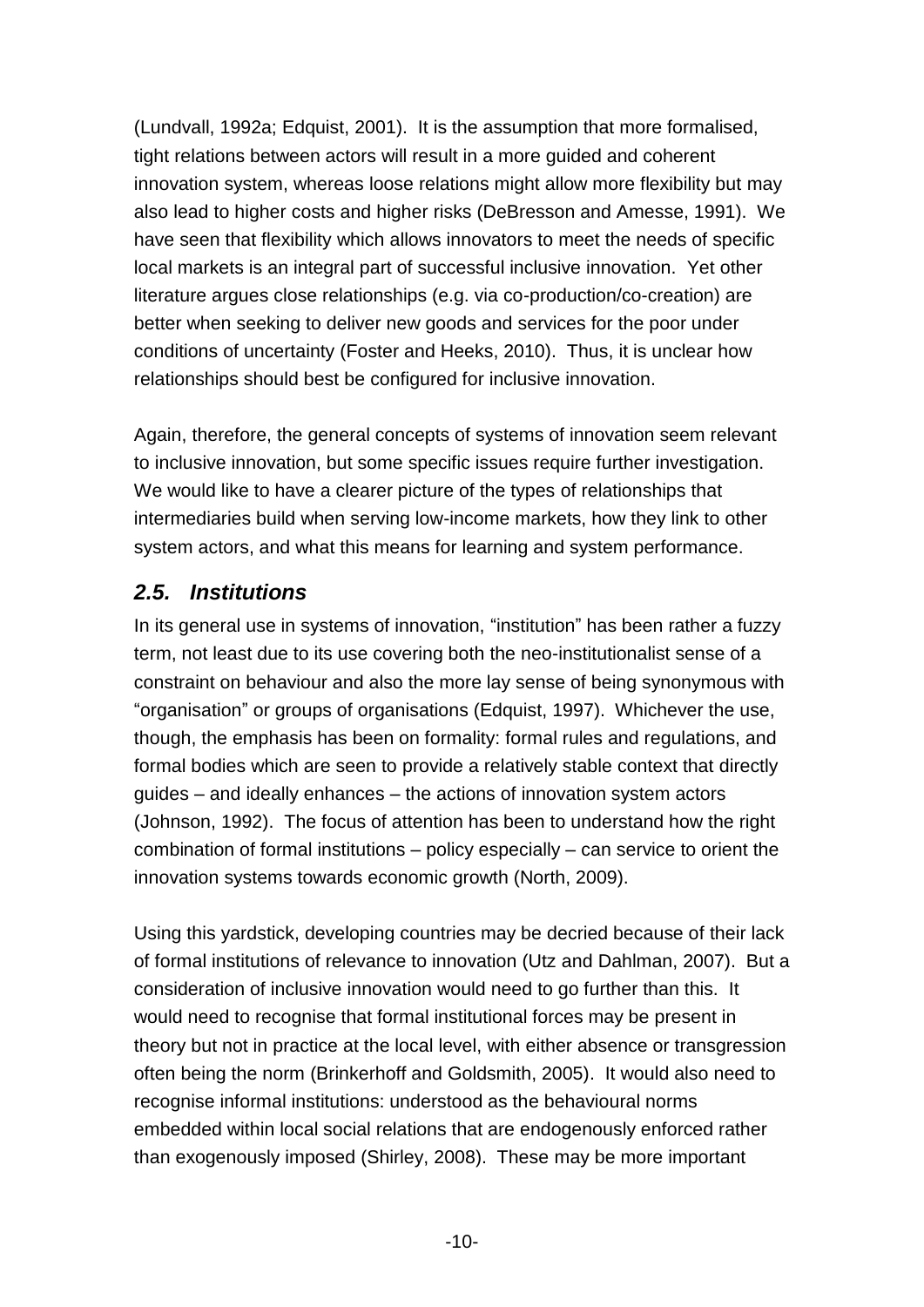guides to micro-level activity, having been shown critical within inclusive innovation (Matin *et al.*, 2002). Yet conventional SoI has been rather poor at encompassing these aspects of institutions (Altenburg, 2009).

A systems of innovation approach would therefore recognise the importance of institutions for inclusive innovation, but it leaves room for further examination of the full nature of those institutions as they impact upon innovation intermediaries serving low-income markets.

## *2.6. Inclusive Innovation Issues from the Literature*

Systems of innovation is a high-level and flexible framework that can be resolved to a few core systemic components. Our review of literature – summarised in Table 1 – suggests that those components, as categories, may be relevant in understanding inclusive innovation. But that the content of conventional SoI thinking mismatches what we already know about inclusive innovation.

|                                         | <b>Conventional Systems of</b><br>Innovation | <b>Inclusive Innovation Issues from</b>    |  |  |
|-----------------------------------------|----------------------------------------------|--------------------------------------------|--|--|
|                                         |                                              | Literature                                 |  |  |
| Overall                                 | Development as economic growth               | Development as socio-economic              |  |  |
| Scope                                   | - Macro-level analysis                       | inclusion                                  |  |  |
|                                         |                                              | - Micro-level analysis of livelihoods      |  |  |
| <b>Structure and Process Components</b> |                                              |                                            |  |  |
| <b>Innovation</b>                       | Located innovation pre-, durante-            | Incremental innovation with a focus on     |  |  |
|                                         | and post-production                          | diffusion processes                        |  |  |
|                                         | - Growth-oriented innovation                 | - Local needs-oriented innovation          |  |  |
|                                         | - Supply-driven innovation                   | - Demand-driven innovation                 |  |  |
|                                         | - Technical innovation                       | - Non-technical innovation                 |  |  |
| <b>Actors</b>                           | Main focus on:                               | Main focus on:                             |  |  |
|                                         | - Higher-income markets/consumers            | - Low-income consumers                     |  |  |
|                                         | - Formal supply-side organisations           | - Non-traditional, informal, demand-side   |  |  |
|                                         | in industrial sectors                        | innovators                                 |  |  |
|                                         | - Innovation intermediaries as R&D           | - Innofusion intermediaries                |  |  |
|                                         | brokers                                      |                                            |  |  |
|                                         |                                              |                                            |  |  |
| Learning                                | Learning by doing plus using and             | Some form of DUI learning                  |  |  |
|                                         | interacting:                                 | - Learning about diffusion and use         |  |  |
|                                         | - Learning about production and              | - Learning about wider social processes    |  |  |
|                                         | implementation                               |                                            |  |  |
|                                         | - Learning about technology                  |                                            |  |  |
|                                         | - Coherence and profit-maximisation          |                                            |  |  |
|                                         | as guides                                    |                                            |  |  |
| <b>Relations</b>                        | Formal, close relations preference           | Value of both close and loose, flexible    |  |  |
|                                         |                                              | relations                                  |  |  |
| <b>Institutions</b>                     | Formalised, relatively-static, direct-       | Shortfall of formal rules in practice, and |  |  |
|                                         | impact overarching institutions              | importance of informal institutions at     |  |  |
|                                         |                                              | local level                                |  |  |

#### **Table 1: Literature-Based Inclusive Innovation Issues Differing from Conventional SoI Models**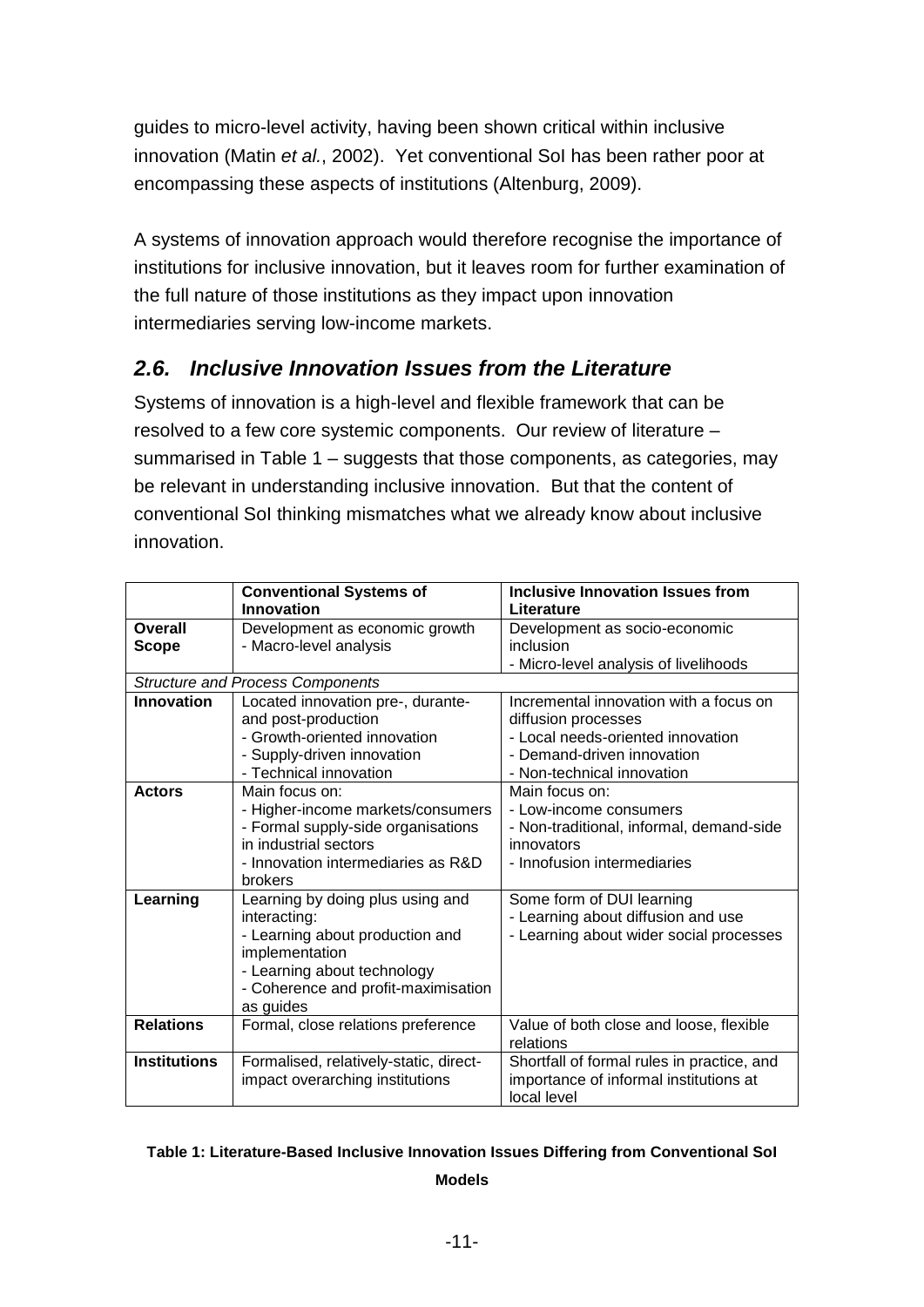It would be not be appropriate to categorise all SoI literature under the "conventional" banner. Work has been ongoing both to develop SoI and to apply it to an ever-greater range of innovations. One result – particularly, though not exclusively, from work based on developing countries – has been a broadening of the content within particular components; a broadening which takes application of SoI closer to the nature of inclusive innovation. Examples include:

- Incorporation of demand-side actors such as those working directly with or for final consumers (Edquist and Hommen, 1999).
- Acknowledgement that innovation is not just located in formal organisations such as R&D units or universities (Lundvall *et al.,* 2009b), including identification of informal sector actors as innovators (Müller, 2010).
- Inclusion of informal intermediaries that assist in the diffusion of innovations (Poncet *et al.*, 2010).
- Integration of learning that is oriented more to social then technological issues (Ratanawaraha, 2012).

In general, these reflect piecemeal modifications to SoI, but they suggest a possible continuum of SoI application and a direction of travel that could lead to incorporation of inclusive innovation. Our task is to continue that journey and push further via a systematic exploration around each of the identified SoI components, seeking to explain in detail the specific features of inclusive innovation.

In the remainder of this paper, we will therefore instantiate the content of Table 1, seeking to confirm or otherwise the issues already raised in the literature and analysing whether or not they need to be further modified. We do this by drawing on a case study of inclusive innovation in a developing country; more specifically by drawing on a case study of "inclusive innofusion", that traces the process that intermediates between producer and low-income end consumer. An explanation of that case study, and the methods used to investigate it, now follows.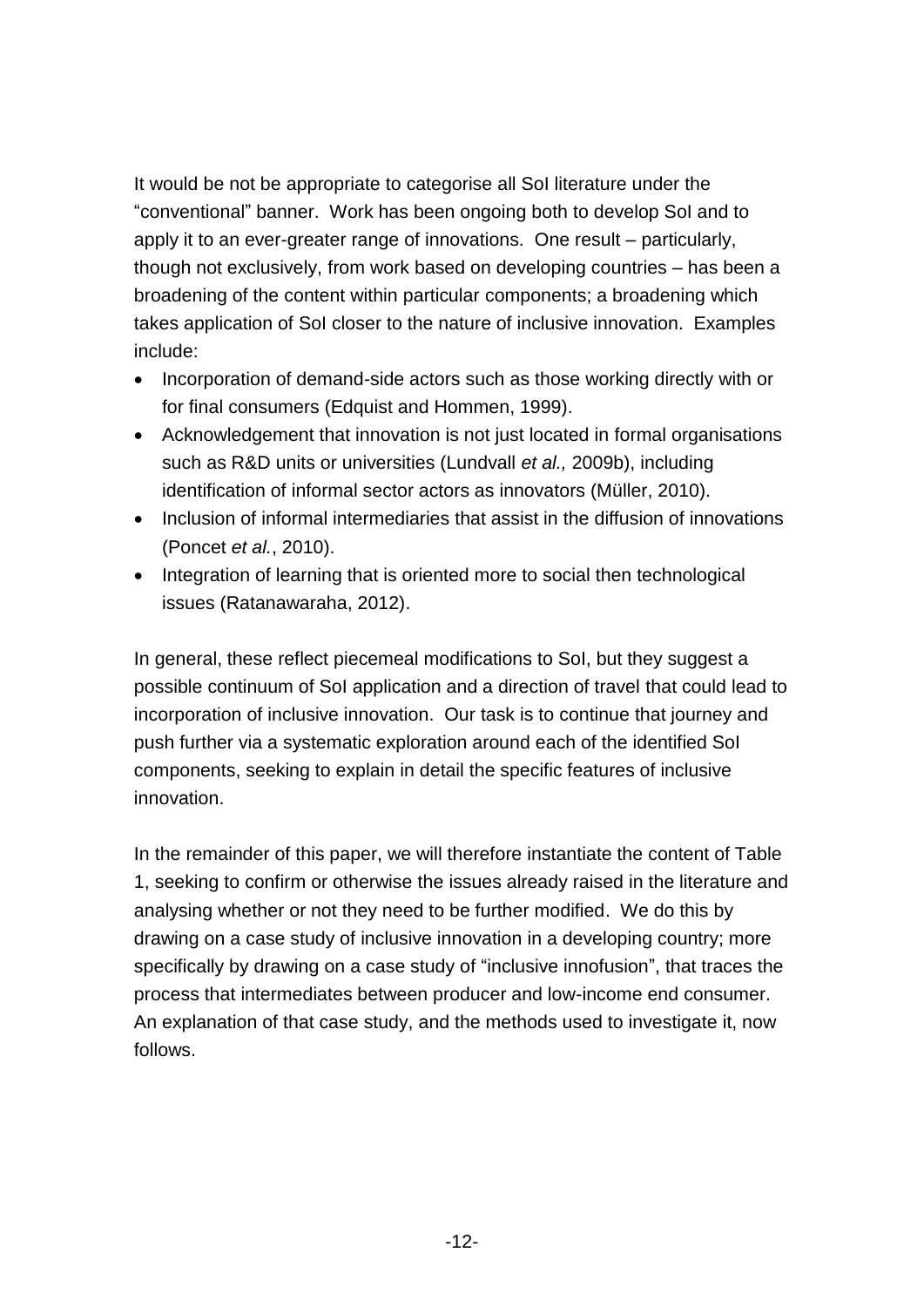# **3. Researching the Mobile Sector**

## *3.1. Case Justification*

We draw here on a qualitative case study that focuses on the integrated processes of innovation and diffusion that have occurred as mobile phone handsets have been adopted by low-income consumers in Kenya. The intention is to use the case as an in-depth analytical tool (Yin, 1994) in order to instantiate the issues proposed in the literature review which may arise in using SoI to understand inclusive innovation.

This particular case was chosen because it is inclusive in a number of aspects. The system outputs – mobile handsets – have reached very large numbers of low-income consumers. Figures for 2011 indicate 65 mobile subscriptions per 100 inhabitants, a figure which rises to 110 per 100 inhabitants if one excludes the 42% of the population aged under 15 (CIA, 2012; ITU, 2012). With around half of the population living on less than US\$2 per day – a typical criterion for poverty – this means mobile phones have spread to many millions of poor consumers (Economist, 2011). Research has shown the benefits that mobiles in Kenya are bringing to low-income groups (Jack and Suri, 2010), so inclusivity of both adoption and impact were already demonstrated when this case was selected. In addition, as discussed below, there is inclusivity in some "innofusion" processes since these involve micro-entrepreneurs often drawn from low-income communities.

Information and communication technologies – mobile phones especially – are the basis for a number of examples of innovations that have successfully been rolled out to marginal and poor consumers through processes of adaptive innovation (Prahalad, 2009). They form a case example that is found in all other developing countries, thus enhancing the potential consideration of results in other contexts. But Kenya represents a particularly mature and scaled-up example; such examples offering the opportunity for expanded analysis of key issues that might elsewhere be incipient (Schofield, 2002).

## *3.2. Kenya's Mobile Phone Handset Sector*

Like a number of other new goods and services that reach a broad range of consumers in developing countries (London and Hart, 2004; Simanis and Hart, 2009), distribution of phone handsets in Kenya operates via a "dual channel" system, as illustrated in Figure 1.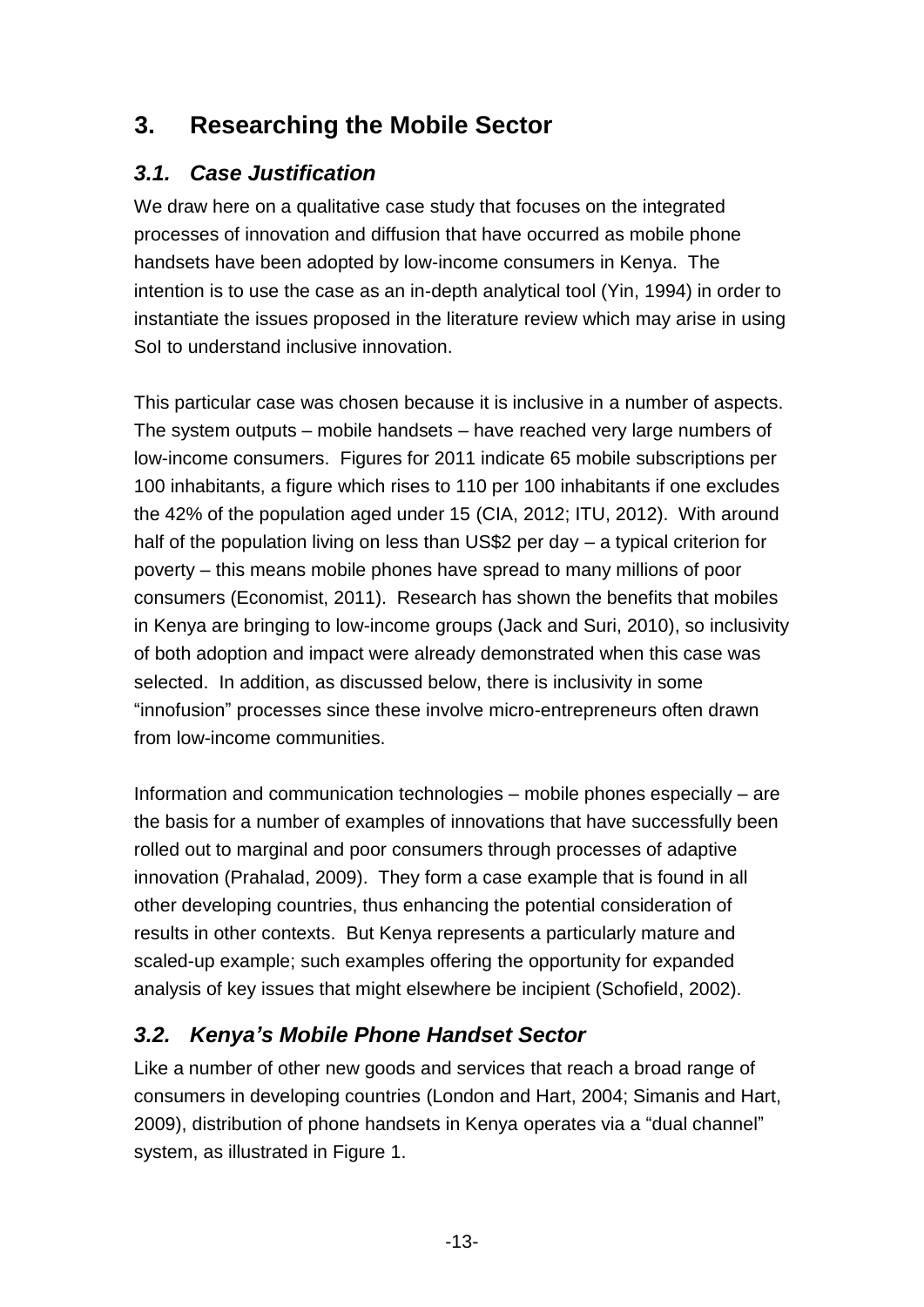

**Figure 1: The dual channels of Kenyan mobile handset "innofusion"**

More formal retail stores – typically located in retail or residential areas of large towns and cities – tend to focus on middle-of-the-pyramid (MoP) consumers; defined as those earning US\$2-20 per day (Ncube *et al.,* 2011). There was relatively little evidence from fieldwork of innovative activity in relation to this channel, and the chain from supplier to consumer was relatively short.

Bottom-of-the-pyramid consumers buy through different channels; normally through one of the many informal sellers based in trading areas or marketplaces in marginal locations such as slums, small towns or villages<sup>i</sup>. These micro- – occasionally small – enterprises in turn link to other intermediaries. Their suppliers were mainly wholesalers who buy from a range of, often Chinese, sources, or more formally-appointed distributors. In either case, they may import phones themselves or work with an importer. The handset producers and these suppliers are therefore at some steps removed from their end market with less control over, and a more important role for, the various lower-level intermediaries. Those intermediaries also include microenterprises providing demand-side services, such as phone repairers or sellers of airtime. (For MoP customers, these are roles generally performed by the retailer.)

Estimates from fieldwork suggested that BoP channels account for at least 40% of all handset sales, with MoP channels accounting for a further 40%<sup>ii</sup>, and larger business/government organisation sales the remaining 20%. For some smaller handset brands, up to 90% were sold via BoP channels, and it is those channels – especially the relation between handset suppliers, micro-enterprise sellers, and low-income consumers – that are the main focus of this study.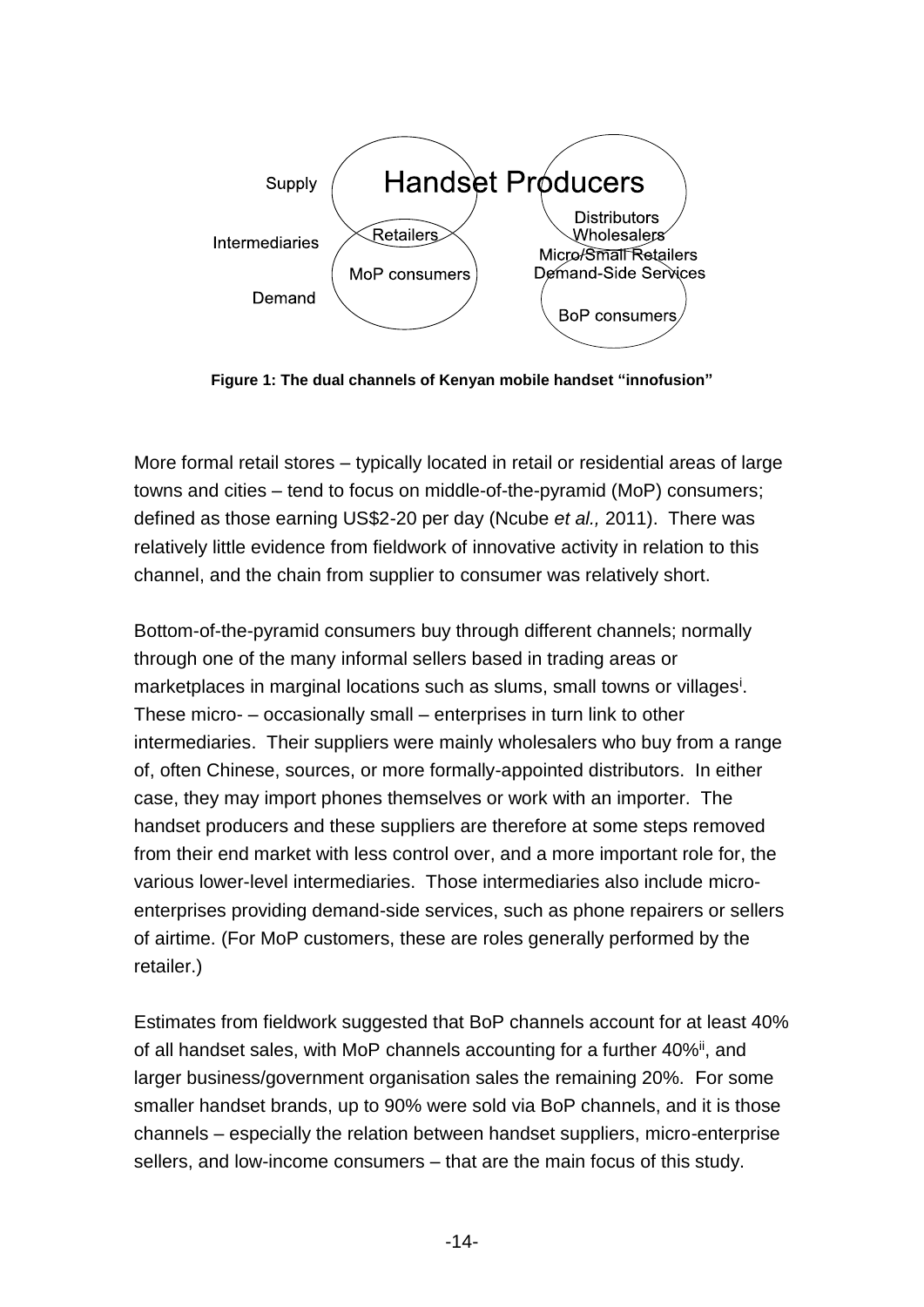## *3.3. Research Methods*

Qualitative research methods were used to analyse inclusive innovation in Kenya's mobile handset sector: detailed interviews, observation and document analysis. As summarised in Table 2, interviews were undertaken with a range of actors identified in the innovation system: local representatives of handset producer firms, wholesalers/distributors, mobile handset retailers, other demand-side micro-entrepreneurs, and policy makers.

Interviews were semi-structured, undertaken during 2010 and 2011, and intended to provide clear understanding of the contribution of actors to innovation, and of their view on the learning processes, institutions and relations within the system of innovation. In order to understand practices more clearly, interviews with wholesalers, sellers and other micro-entrepreneurs were undertaken within their work setting. This provided additional observational  $data - e.a.$  interactions with consumers or other innovation system actors  $$ which was incorporated into the data record. Discussions with handset producers and policy makers were supplemented by analysis of available reports, policies, etc, and the latter also involved participation in four open forum discussions of telecommunications and ICT policy in Kenya attended by policy makers, advisors and lobbying groups.

| <b>Innovation System Actor</b>      | <b>Methods</b>          | Number of<br><b>Interviews</b> |
|-------------------------------------|-------------------------|--------------------------------|
| <b>Policy Makers</b>                | Interviews, Policy      | 12                             |
|                                     | Documents, Policy       |                                |
|                                     | <b>Discussions</b>      |                                |
| <b>Handset Producers</b>            | Interviews, Sectoral    | 7 (in 6 firms)                 |
|                                     | <b>Studies</b>          |                                |
| <b>Wholesalers and Distributors</b> | Interviews, Observation | 20                             |
| Mobile Handset Sellers              | Interviews, Observation | 27                             |
| Other Demand-Side Actors            | Interviews, Observation | 15                             |
| (repairers, mobile airtime, sim and |                         |                                |
| accessory sellers)                  |                         |                                |
| Total                               |                         | 81                             |

#### **Table 2: Kenyan mobile handset case study research methods**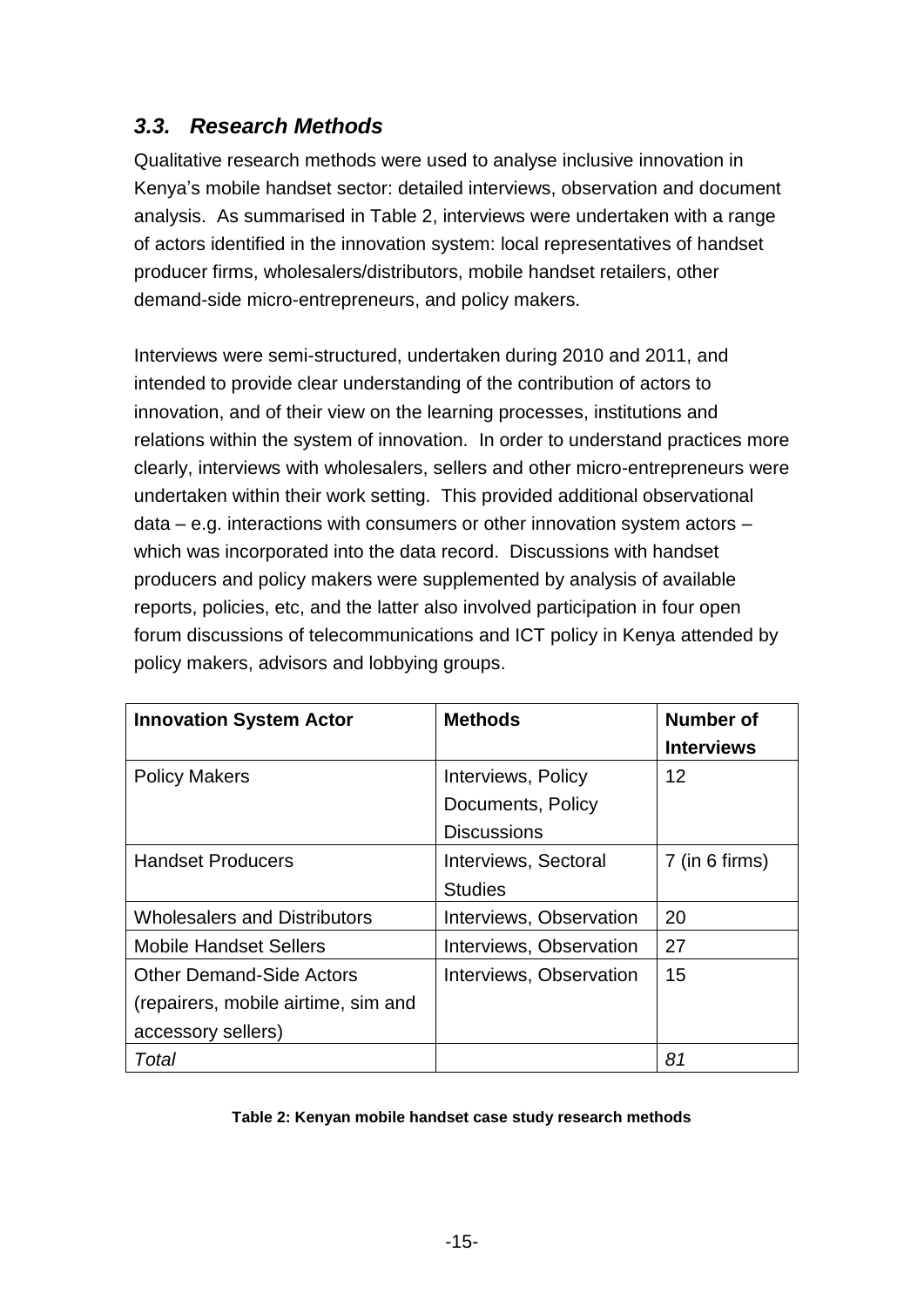# **4. Inclusive Innovation Domains**

Analysis of field data on the supply chain from handset producers to lowincome consumers identified four main domains of relevance to inclusive innovation. These are detailed below, and relate to four things necessary for diffusion of a new technology to poor consumers: a product that is appropriate and saleable to such consumers; actual sales and support of that product; survival of the enterprises that sell and support; and a supportive socioeconomic context.

## *4.1. Product Innovation*

Outputs of innovation systems will become more inclusive as products are specifically (re)designed to take account of the needs and context of marginalised groups. Different actors approached this in different ways in the Kenya case.

Managers in multinational handset producers were increasingly interested in bottom-of-the-pyramid consumers, and reported their firms had commissioned user research and survey activities among low-income groups. This had led to some adaptations. There had been improvements in antenna range and battery life to cope with the lower coverage of mobile and electricity networks experienced by rural users. Lower-cost phone models had been designed with just a cut-down set of features or with simpler interfaces for lower-literacy usage. These phones, though, were often universal – basic models intended to serve BoP markets across several continents, and not innovated to address individual market needs. Thus mobile retailers embedded in poor communities in Kenya felt the multinational manufacturers were slow and limited in responding to local user needs.

New producers have stepped in to fill this "innovation gap"; particularly Chinese mobile handset firms which have had a more dedicated focus on lower-income markets. Their market research has been less extensive and less formal than that of the multinationals. But it has been more tied into suggestions from intermediaries in the Kenyan "BoP channel", and more quickly and more often incorporated into later phone models. Examples include dual sim card phones (allowing users to choose the lower-cost network to phone particular contacts), translation of the phone interface into Swahili, and addition of a single-buttonenabled new interface for the popular M-Pesa mobile money service. The result has been capture of significant market share by the Chinese firms: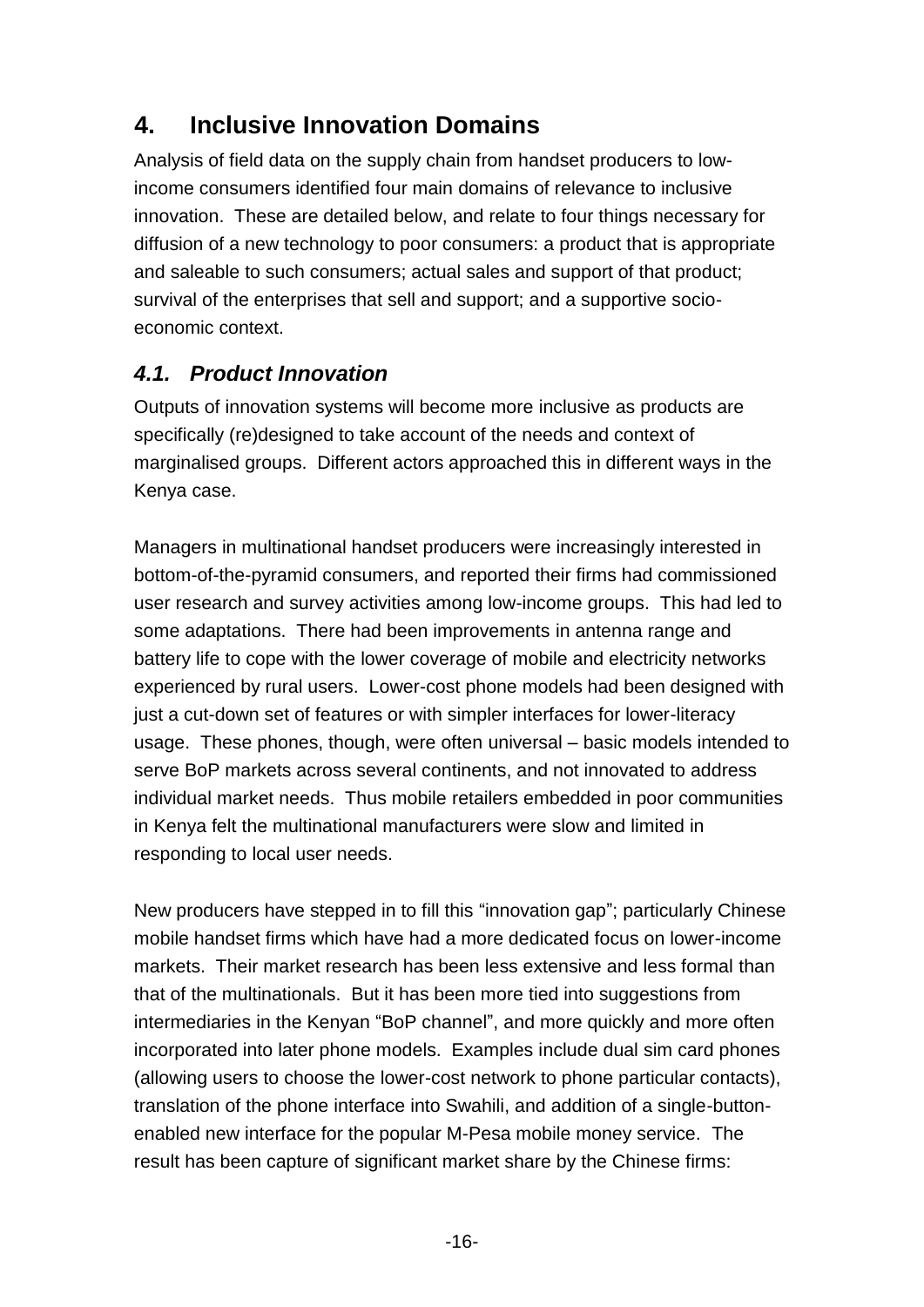estimated by respondents at between 20-40% of all phones, and much higher among low-income groups. This is all the more notable given the tiny marketing budgets these firms have in comparison to the multinational brands.

The literature records some examples of direct product innovation by intermediaries being a significant force in the wider mobile sector in some developing countries (Goodman and Walia, 2006; Hughes and Lonie, 2007). However, such activities were not found in this case, in part because the nature of handset technology – its complexity and lack of flexibility – locks out the possibility of post-manufacture innovation. Phone repairers might undertake minor adaptations, e.g. fitting a non-standard battery to a phone. But activities were otherwise limited to "configurational" actions; that is, those which set up the technology for use in a particular way (Fleck, 1994). For example, sellers were seen setting up the radio functionality of phones for purchasers, or setting phones up for mobile money usage. They were therefore building acceptance and use of the products by aligning them with local needs, sometimes in ways not originally envisaged by the manufacturers.

## *4.2. Innovation and Retail*

A new good or service may be appropriate to low-income consumers, but it will not have an inclusive impact unless it diffuses into that market and is adopted. A first step will be awareness of the product, and there had been various marketing innovations in order to reach BoP markets. The manager of a new entrant handset firm, for example, described setting up billboard advertisements at key points in low-income communities, developing locallanguage radio and TV advertisements, and sending individual marketing agents into those communities with posters, stickers and caps to distribute to small shopkeepers and others.

Low-income consumers typically buy from local outlets, so the majority of handset sellers are located within poor communities, working from kiosks, shacks and market stalls. To reach even further into some of the least-secure and most-excluded locations, one entrepreneur was using a gazebo-like structure to create a mobile "shop" that could be quickly set up by a local retailer to sell phones during the day, and then dismantled and removed at night.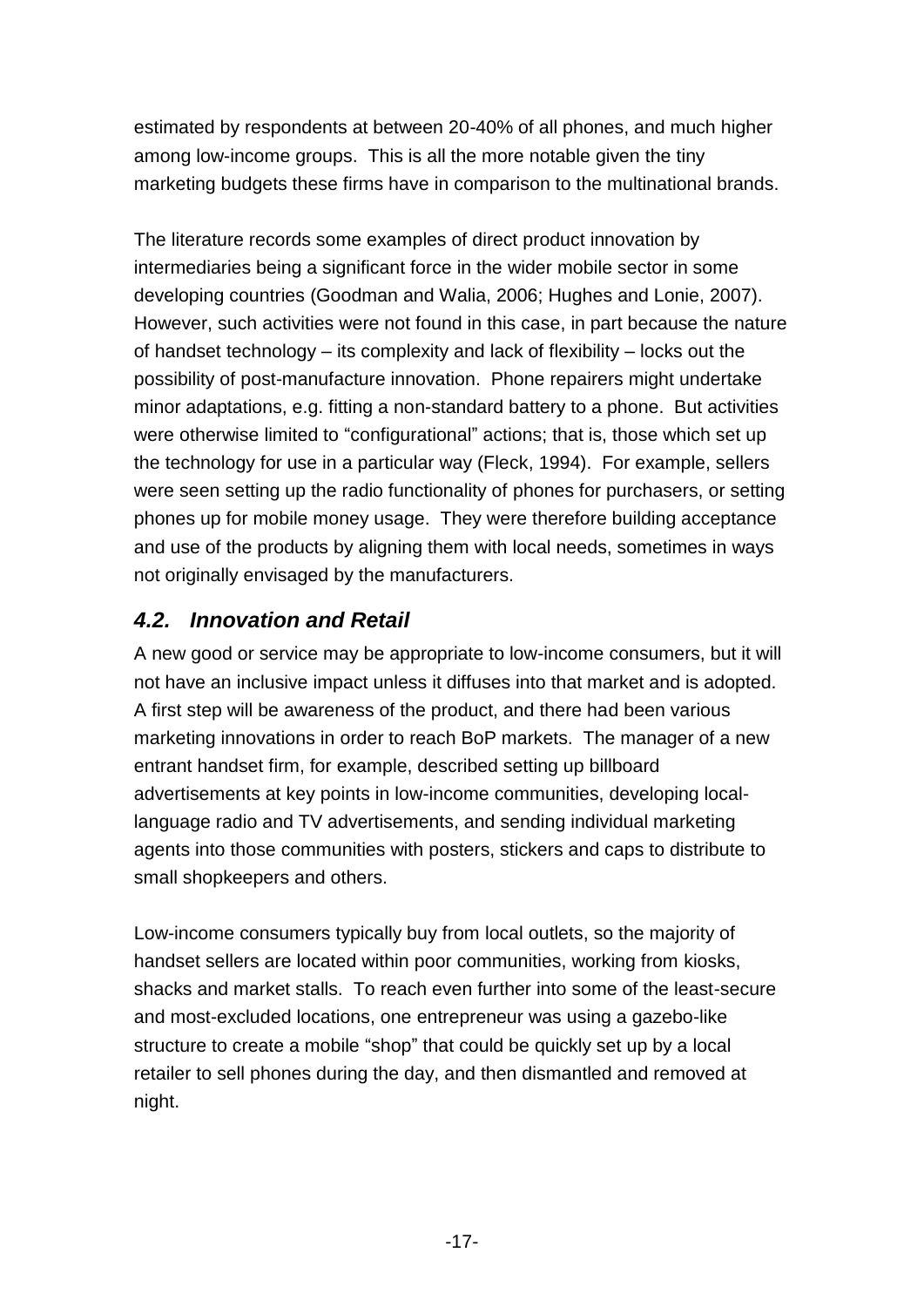Having such locally-embedded micro-enterprises – an eco-system of mobile sellers, mobile repairers, accessory sellers, airtime sellers and hawkers, payphone operators and mobile money service agents – was an essential part of diffusing handsets into BoP markets since the entrepreneurs rework this external technology into the realities of their specific context; something they often referred as "customer service". For instance, one handset seller was observed explaining and demonstrating a phone to a sceptical customer. Rather than simply showing the features, she embarked on a long personal story about how she bought her elderly rural relations a mobile phone in order to stay in touch during family crises, and how she was able to help them financially through mobile money transfer, demonstrating the exact activities she undertook. Another explained to low-income customers how to use "beeping" – calling a contact at no cost by just registering a missed call – in order to get a call back when out of airtime. Many other examples were seen of this "thick interaction": being told stories about use of technology, demonstrating and testing out products, and engaging in price negotiations which might include provision of short-term credit on phone purchases to trusted customers. In some cases, sellers in the most marginal communities were more like local "fixers": consumers, who lack confidence and knowledge, would come to them not just for sales but also to have features demonstrated, or to get phones taken away for repair.

Beyond marketing, such activity locates abstract innovations within actual needs and norms and usage, and the ongoing face-to-face interaction between intermediaries and users is crucial in this process. These embedded actors and their activities are central to the diffusion of new technologies into lowincome markets, something that had been recognised by some handset producers who had been more successful reaching low income groups, one of whom stated:

"Distribution is *[our]* biggest competitive advantage, how we are able to distribute phones through independent distributors into local retailers. Other firms often have to piggyback on operators which gives them less ability to sell low end phones, particularly outside of the big cities".

#### *4.3. Innovation and Enterprise*

The innovations and "innofusion" activities described so far have been largely demand-driven, but others were driven more by other aspects of context.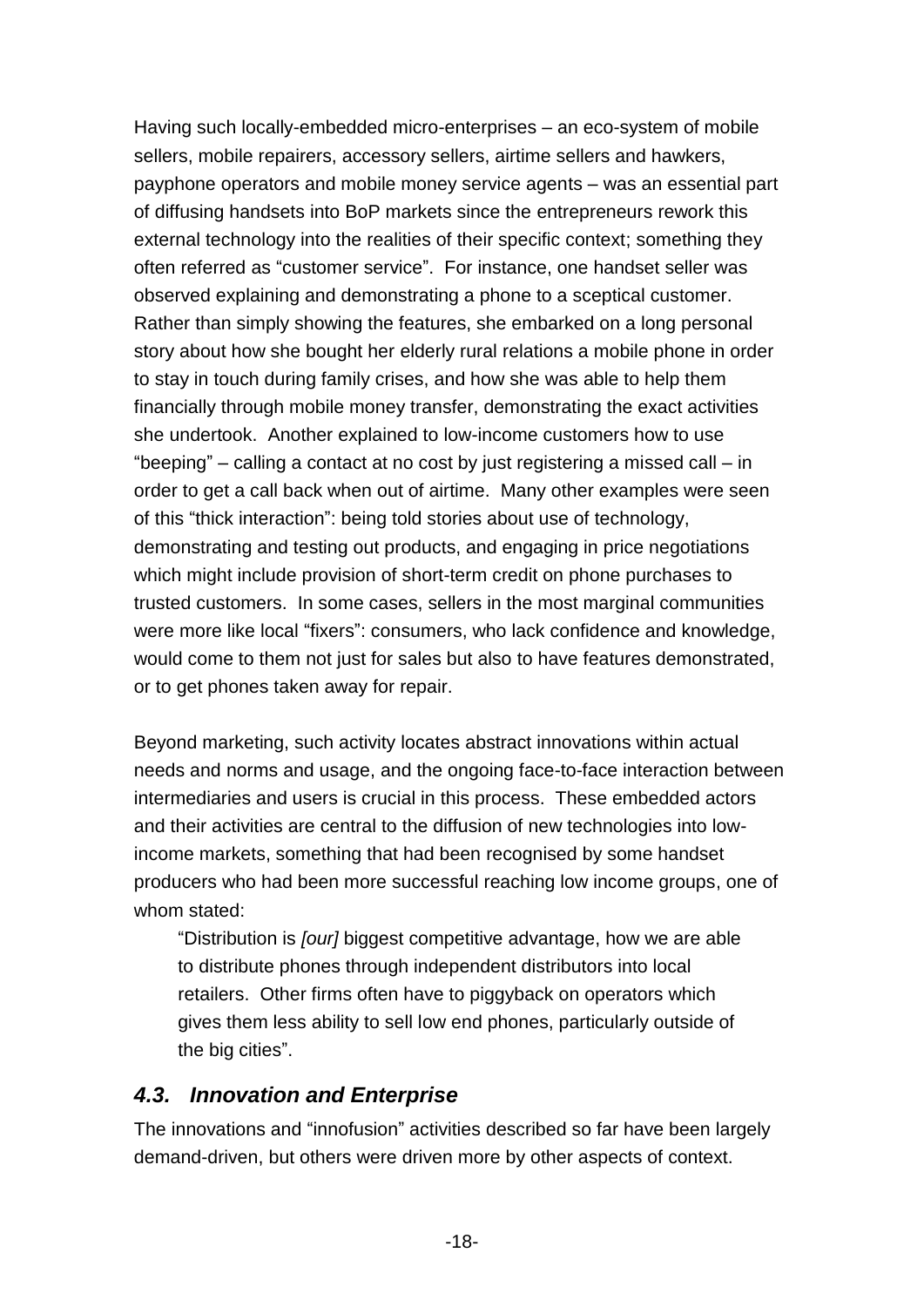These include the activities that enterprises embedded in poor communities undertake in order to survive and trade. Constant diversification has been one necessity because of the context of competition and technical change. Any niche market rents are rapidly eroded due to low entry barriers, rapid imitation by other entrepreneurs, and obsolescence of key technologies. Those who survived were those who had the most effective links downwards into their consumer markets, and upwards into the ever-evolving world of technology suppliers. They were able to match the two by identifying a range of innovative products and then selecting those technologies which would best find market demand among low-income consumers.

They, for example, picked up quickly and acted on trends such as selling the locally-adapted phones described above, and moving into new services such as mobile money and mobile internet access. Looking backwards, similar patterns were discernible, with dynamic enterprises having had histories in one or more of: video hire, music cassette sales, photo shops, TV/video/computer repair, and shared public phone use. These patterns speak to both the opportunities for learning and change present in a dynamic innovation system, but also to the uncertainties of growth and fragility of survival experienced by less-affluent actors in such systems.

Alongside these broader forces of competition and technical change, innovative enterprise practices were also shaped by more micro-level variables within the local environment. A number of mobile sellers had, for example, adopted a "one phone out, one phone in" approach to restocking; often visiting wholesalers several times a day. This is inconvenient and it eliminates the potential for lower-cost bulk purchases. But it reduced the amount of cash carried and required to make wholesaler purchases, and it made it easier to monitor what was going on in the micro-enterprise when – as often – it was left in the charge of an assistant that the entrepreneur did not completely trust.

Other enterprise-related innovations arise due to the nature of local police and council enforcement, with many sellers having experienced problems: demands for additional licences, or loss of goods deemed to be counterfeit or illegal. These actions were seen as ad hoc and often associated with requests for bribes in order to ignore the alleged infringements. To reduce losses and harassment or even to stay trading, one innovative response from a number of micro-entrepreneurs had been *symbolic compliance*: the overt use of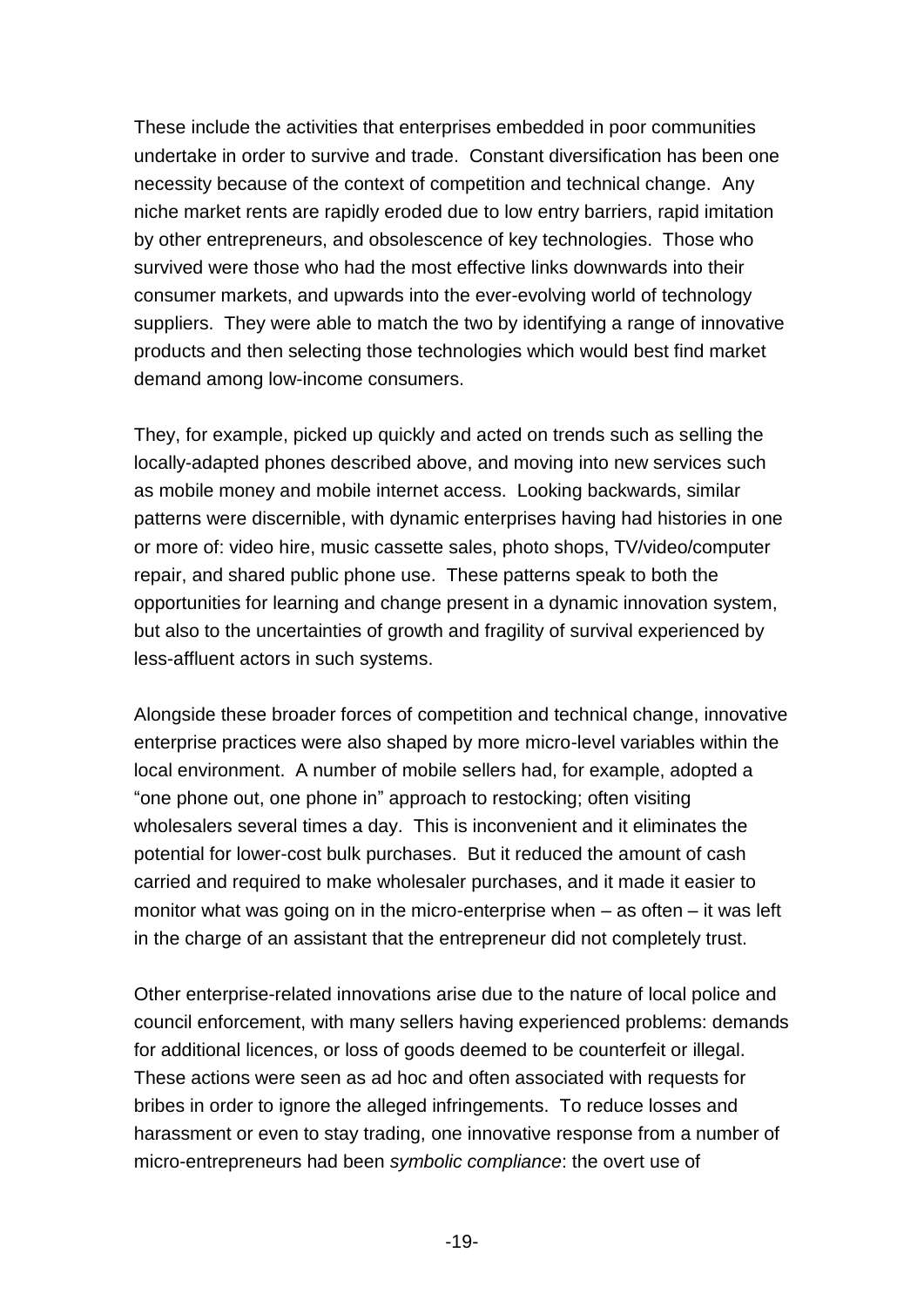legitimating objects, symbols and technologies that were a misdirection as to the true nature of the enterprise. These might be display of common handsets, use of advertising posters or logos or colours associated with mobile operators and services, or prominent display of technologies like photocopiers or standard green payphones that were in practice superseded and largelyunused. It also included displays of local trading licences (even when well outof-date), use of business cards and official-looking name badges, or adopting the style of jacket common among informal sector workers.

In part, these things were legitimation devices with local consumers, but they were also aimed at representatives of authority. An illustration was a kiosk run by Joseph and Badru, two mobile phone repairers who had suffered continuous problems in the past, as Joseph outlined:

"before, we had some visits from askaris *[local police]* who said that we were unlocking Safaricom phones and that unlocking Safaricom phones was illegal. They came and took away our tools *[referring to repair equipment]*, this is why we work in the back".

"Work in the back" refers to their symbolic compliance actions, which had been to appear, externally, to be a mobile phone sales outlet, with handsets and sales posters prominently displayed. In practice, they only sold about one phone per month, and their living was made from phone repair; work hidden at the back of the kiosk, and not visible to passers-by. Significant capital – particularly for this type of financially-marginal enterprise – was tied up in the displayed handsets. But this was deemed a worthwhile investment for the protection it offered.

In sum, these enterprise-related innovative practices are driven by the local context, as were the product- and retail-related innovations. However, they are somewhat orthogonal to the other innovations. They do not particularly serve to increase the diffusion of the new technology into low-income markets. Indeed, they arguably divert intermediaries' time and energies from technologyadaptive innovations and diffusion-maximisation activities. But what they do ensure is the continuing survival of these actors who are so essential to inclusive innovation.

#### *4.4. Innovation and the Wider Context*

It would be wrong to see the wider context just as problematic for innovation intermediaries. Some aspects – the role of handset wholesalers, and the role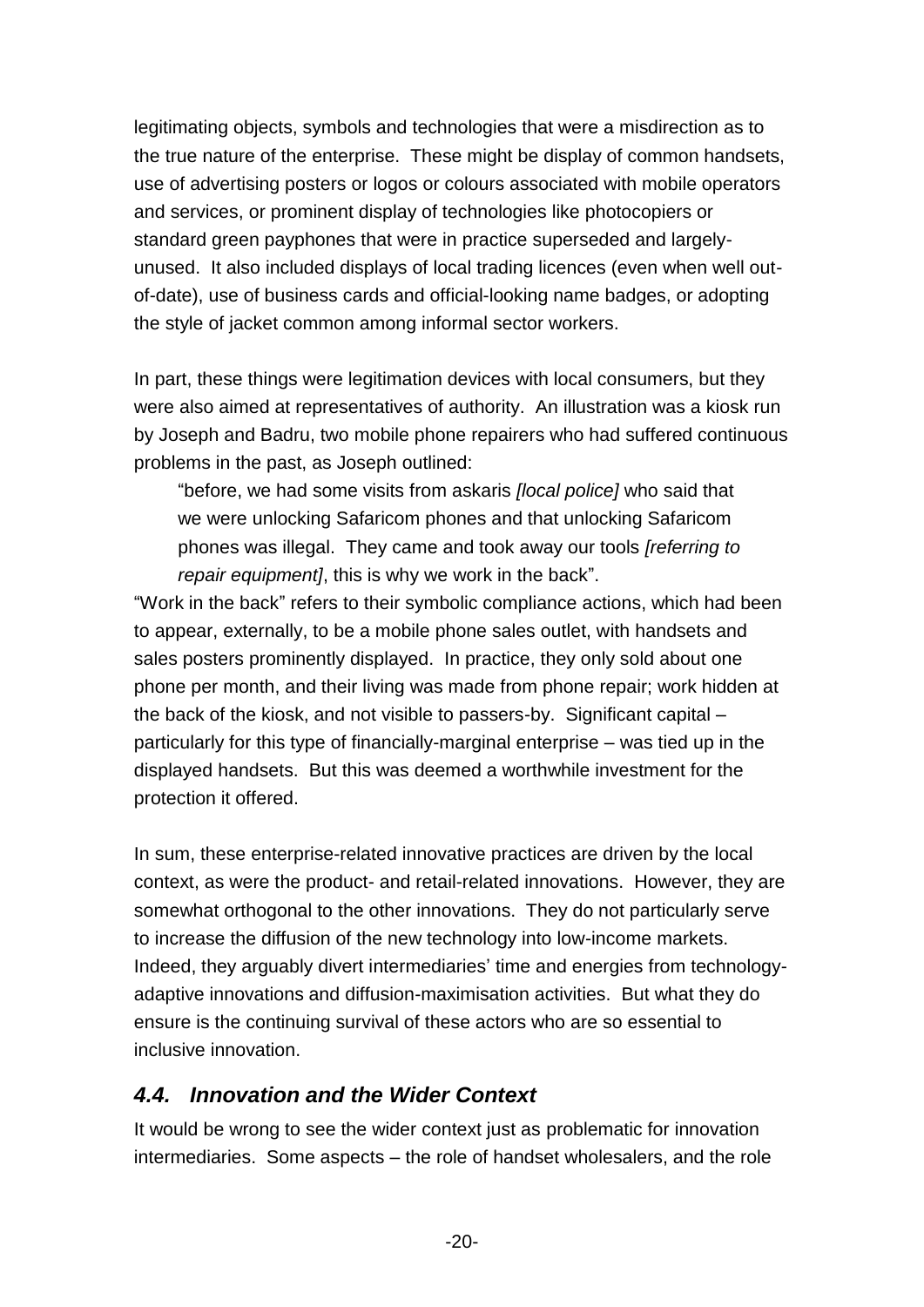of national policy – have been more supportive of their "innofusion" activities, and must therefore be recognised as an important part of the innovation system.

Handset wholesalers are themselves intermediaries, sitting between the producers and the micro-enterprise retailers. They have often built relationships with both over an extended period, and perform valuable roles for both. A number of the micro-retailers recounted early points in their histories when wholesalers extended short-term credit or pay-and-return conditions which had allowed them to survive in business. Wholesalers absorbed exchange rate fluctuations – buying from branded producers in US dollars, selling to retailers in Kenyan shillings – that could have been financially damaging to the latter.

They also supported the equivalent of reverse innovation flows. In the case of the Chinese generic handset producers (though less visible with the branded multinationals), some wholesalers aggregated ideas and suggestions for product adaptations from their retailers, and passed them on to the producers, with evidence of incremental product innovations later emerging. They were therefore the conduit by which the needs of poor consumers helped drive product innovation. While not particularly innovative themselves, the wholesalers should thus be seen as a crucial part of the innovation system. They help embedded retailers to survive, and support reverse flows of innovative ideas from the demand side.

Second, certain national policies can be seen as indirectly supporting the innovation system and its key actors. Although prompting ongoing diversification, competition policy has allowed dynamic entrepreneurs to stay in business even as some product markets become saturated or obsolescent. The constant flow of new uses of mobile phones – from basic airtime, phone sales, and repairs through mobile money to more recent mobile web and mobile finance applications – has enabled innovation intermediaries to learn and survive. Equally, competition has pushed large producers and operators to seek out lower-income consumers, forcing at least some focus on adaptation towards those users.

Policy has also acted to some degree to reduce the instabilities and insecurities of those intermediaries embedded in low-income communities; helping them be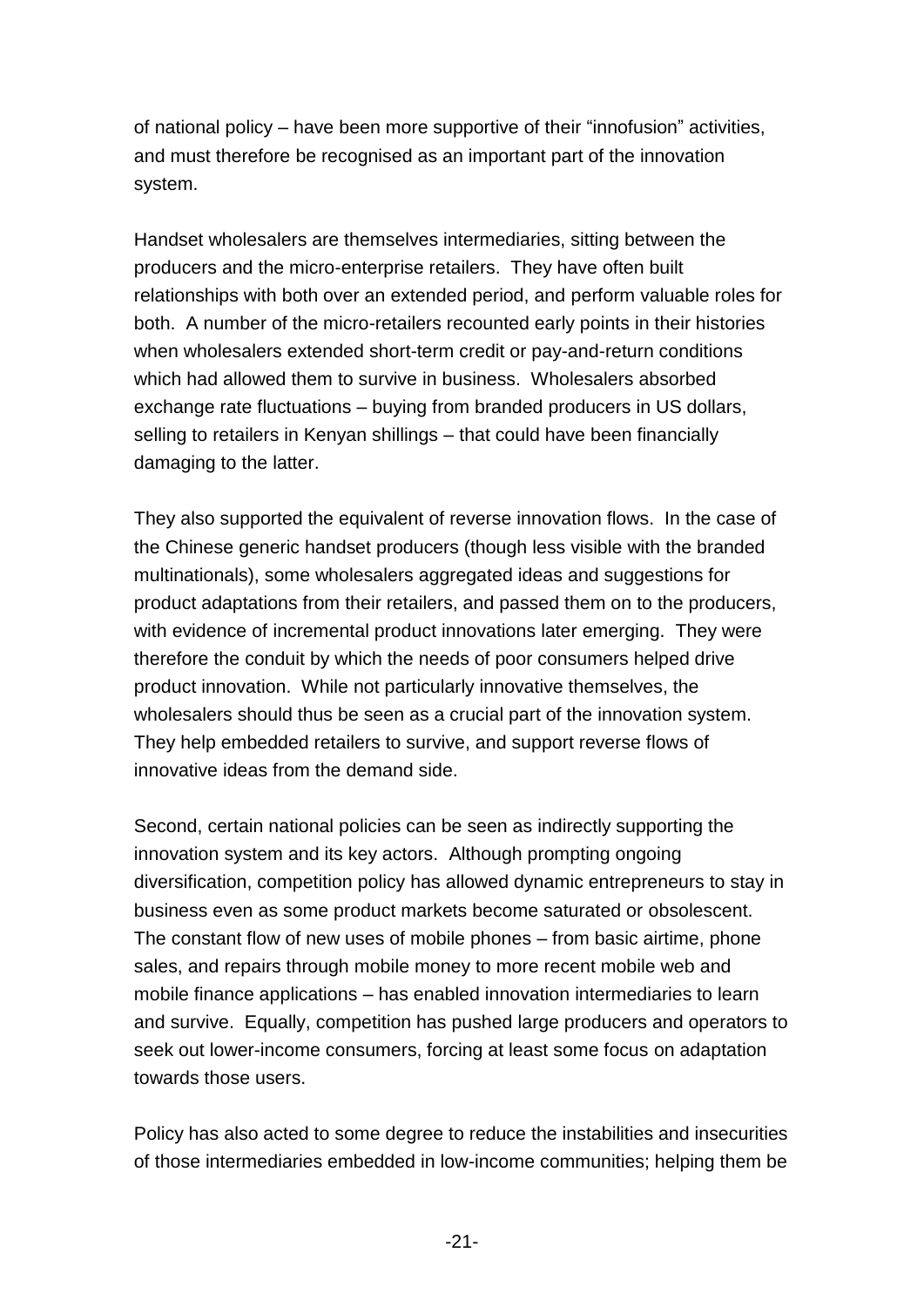less pre-occupied with risk-reduction innovations, and invest more in demandfocused innovations. One example is the development of single business licences (Mitullah, 2003). These allowed many of the mobile sellers working in Nairobi's low-income areas to purchase a single yearly licence from the local council. They could then work in kiosks or other informal locations with a much-reduced risk of having to pay a bribe for licence contravention, and having to spend less of their time thinking of innovative ways to avoid the attention of local enforcement authorities.<sup>iii</sup>

Finally, liberalisation of banking policy in Kenya has brought greater financial security and stability to the country's micro- and small enterprises (FSD Kenya, 2009). During interviews, all mobile retailers and nearly all the other innovation system actors were found to have some sort of bank account, which provided safer control of finances. Even with their informal nature, some mobile sellers were also able to get loans from banks to start or grow their businesses; helping consolidate their role in the innovation system.

# **5. Discussion: Conceptualising Inclusive Innovation**

The findings above explain what was necessary in order to bring an innovative product to use by millions of low-income consumers i.e. to create inclusive innovation adoption and impact, through a partly-inclusive innovation process (better-termed an "inclusive innofusion" process). We now turn to discuss those findings in light of the literature review conducted above. Specifically, we will check the contents of each systems of innovation component, as summarised in Table 1, and analyse how those relate to the findings of the case study.

### *5.1. Innovation*

The findings confirm the earlier proposition that the nature of inclusive innovation is rather different from that traditionally conceived by systems of innovation frameworks. All the innovations identified have been relatively minor, many have been quite specific to the localised needs of low-income customers, and many relate more to the social systems of selling and supporting the new technology than to the technology itself.

The notion of innofusion seems to work well: an intertwining of processes of innovation and diffusion in which "user needs and requirements are discovered and incorporated in the course of the struggle to get the technology to work in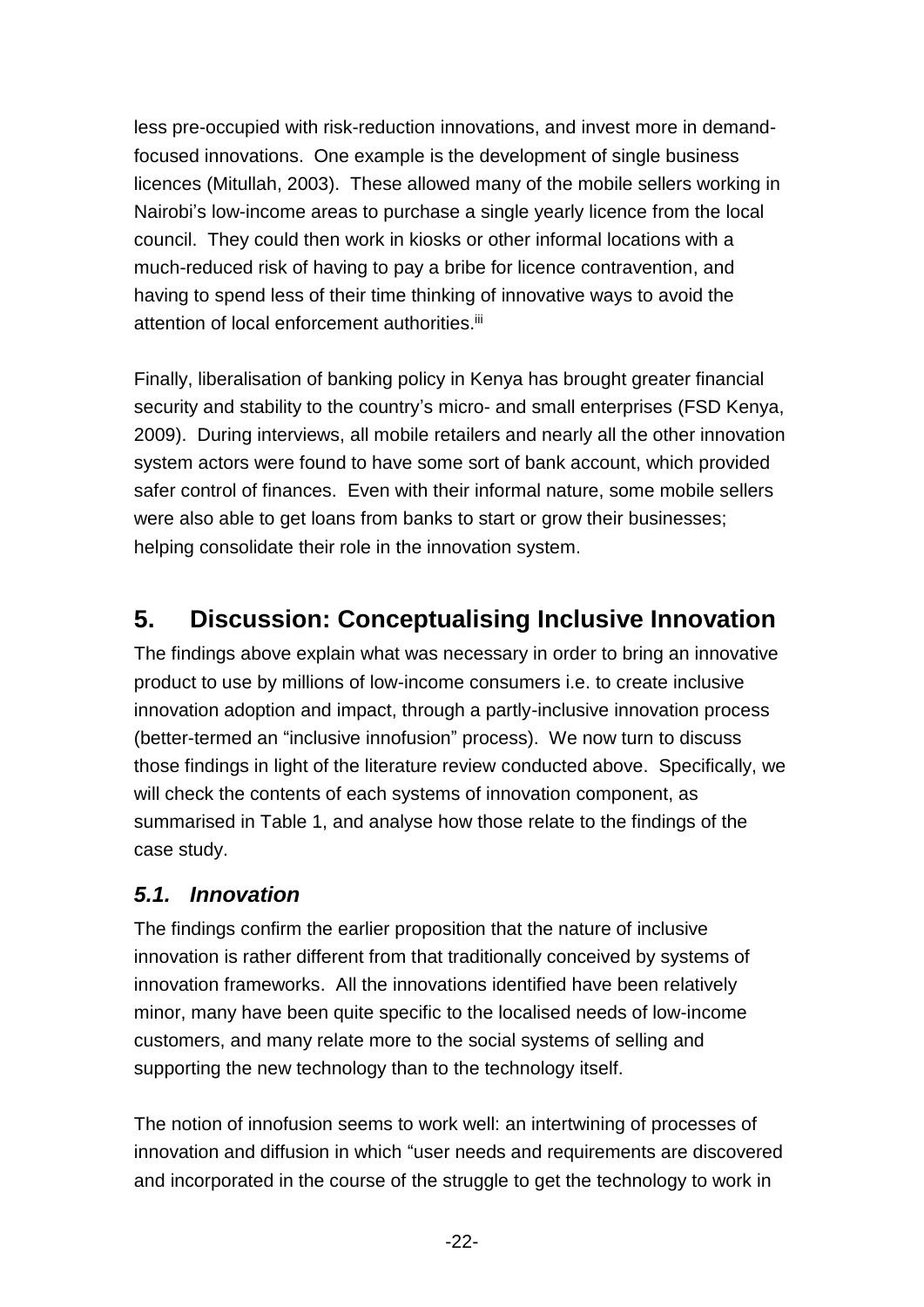useful ways" (Fleck, 1988:3). The key phrase here for inclusive innovation is "work in useful ways". Often for bottom-of-the-pyramid markets, poor knowledge of needs or lack of adaptation renders new technologies less useful to recipients (Heeks, 2002). What is needed is an interlinking of the supply side (traditionally the domain of innovation) and the demand side (traditionally the domain of diffusion).

The invented technology of the standard mobile phone was of limited utility to low-income consumers. To improve that utility, a whole set of minor innovations has been required. Some of these were located within the supplyside producers but even some of those were reliant on flows of knowledge from the "innofusion intermediaries"; particularly the demand-linked microenterprises embedded in poor communities who diffuse the technology but also themselves innovate in various minor ways:

- Appropriations (Cheneau-Loquay, 2010); minor changes in the products, such as modifications undertaken by phone repairers.
- Configurations (Fleck, 1994): setting up the technology in particular ways of specific utility to poor consumers, such as radio or mobile web or mobile money functionality.
- Use variations (Edgerton, 1999): variations from the anticipated uses of the technology, such as guidance on beeping.
- Domestication (Stewart and Hyysalo, 2008): changes in not just the practical but also the "symbolic and cognitive dimensions in the selection, deployment and adaptation of new technologies" (*ibid.*:317), such as helping local users understand the connection between the technology and their own needs, priorities and norms.

It is certainly necessary to move beyond the supply-orientation of earliest ideas on innovation, in relation to the main locus of innovation, but also in terms of the drivers to innovation. A little of the activity charted  $-$  e.g. diversification  $$ was related to the supply side, but innovation was mainly demand-driven like those listed just above, or driven by other aspects of context, such as the riskreduction innovations reacting to the local institutional environment. Some of the innovations remained rooted in their locale; the basis for a growing heterogeneity of practice. But – via a reverse innovation flow not seen in conventional models – others were taken up by higher-level intermediaries and actors, and scaled across the innovation system more broadly, demonstrating a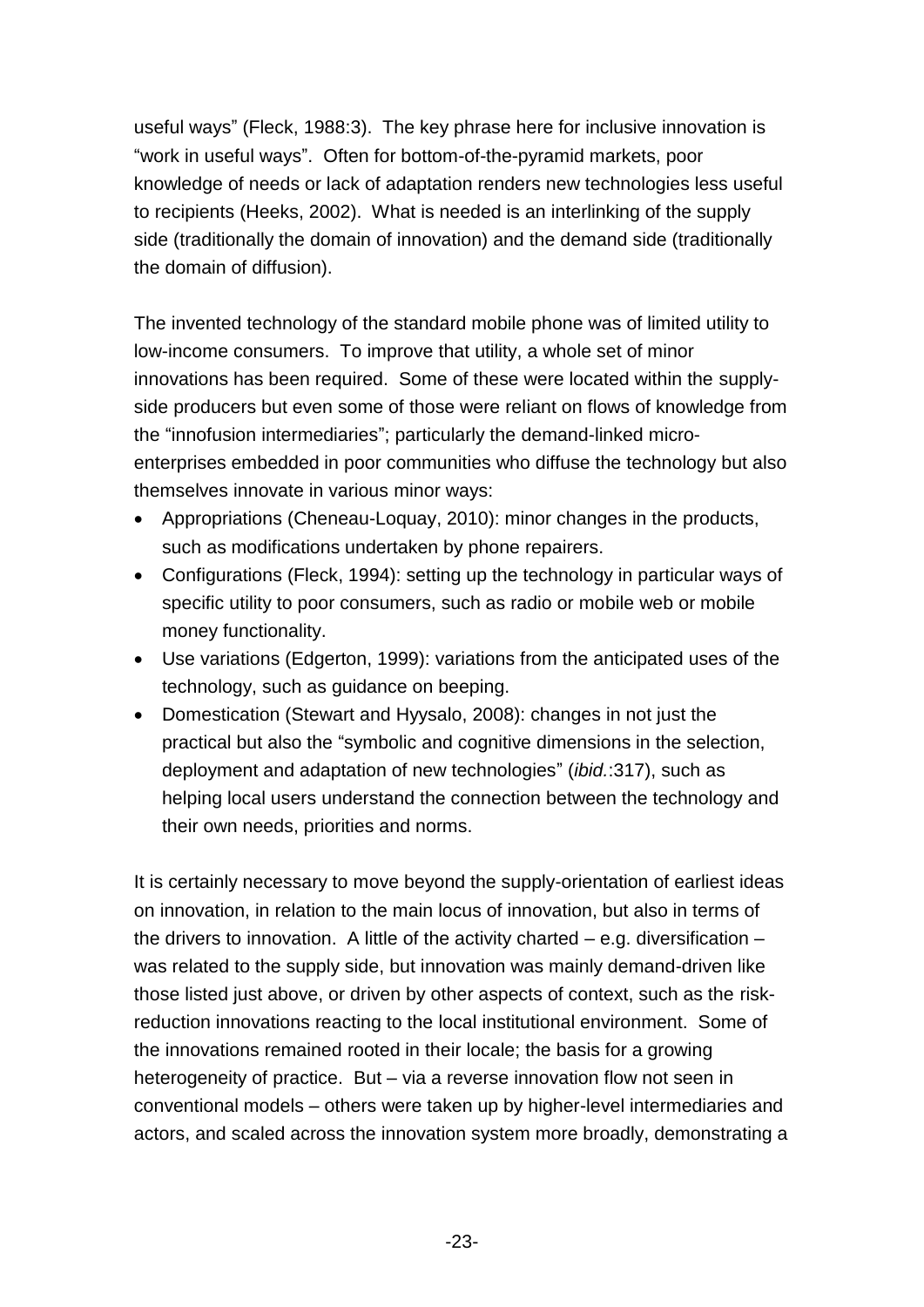"wider applicability beyond the specific contingencies which gave them birth" (Fleck, 1993:172).

## *5.2. Actors*

Conventional systems of innovation frameworks have been broadened to incorporate demand-side actors and of intermediaries, but the findings have exposed the exact nature of these actors in systems of inclusive innovation, at least for this case. They have identified key intermediary roles which have been essential to enable adoption and use of new technology by low-income consumers.

Where the "distance" (more in a cognitive and institutional than geographic sense) between supply and demand is limited – as it was for middle-of-thepyramid consumers – then a relatively simple and relatively un-innovative set of intermediaries arise. Where, though, bottom-of-the-pyramid markets are being served, a much richer network of intermediaries must be created; a network that must produce a whole set of minor adaptive innovations in order to ensure inclusivity: technology adoption and use and impact within those markets.

In general, these are not innovation intermediaries as R&D brokers. The closest to that is the role of the wholesalers who act as a bridge between demand and supply; connecting those who can redesign the technology – the producers – with those who understand how that technology needs to be used in practice, and thereby enabling innovation.

The wholesalers provide some stability and security for the main group of intermediaries identified here: the micro-enterprises that sell and support mobiles. They are intermediaries since they stand in the value chain between producer and consumer; and they are also innovative in a myriad of small ways that ensure diffusion and use of the technology. But this is a different kind of innovation intermediary to that seen in the SoI literature, and best understood through the term "innofusion intermediary".

As a group, they are neither completely formal yet nor are they completely informal since they share features of both given the various criteria applied to these terms (Gërxhani, 2004). What they do is not illegal and many have government business licences and formal recording systems, yet they stand outside many labour, financial and other regulations; they are tiny in size; and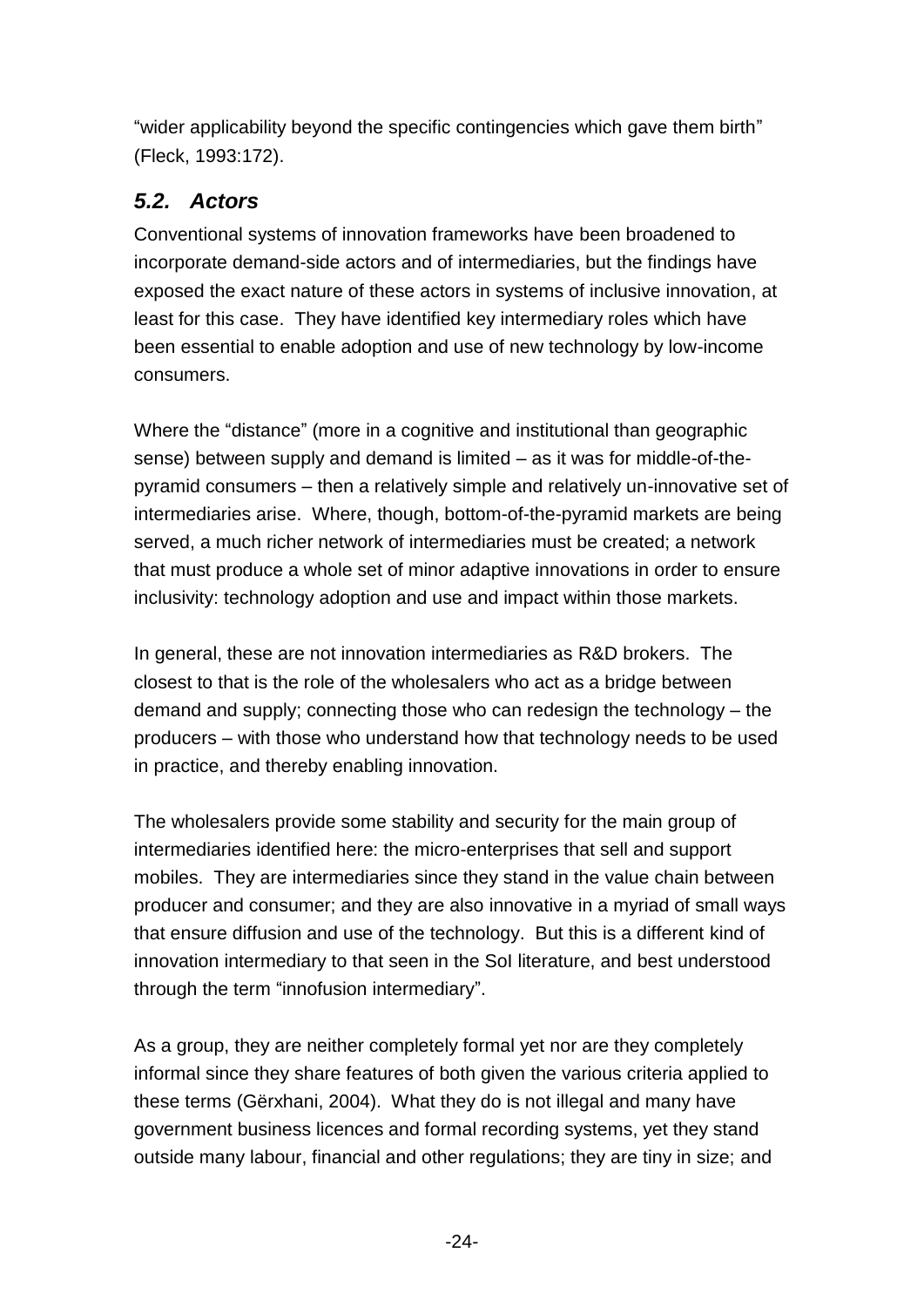they mix a business and social orientation. As such, they may best be described as "less formal" or "semi-formal" rather than informal.

## *5.3. Learning*

It has certainly been possible to see examples of Lundvall's doing—using interacting categorisation of types of learning as part of this inclusive innovation case. But the emphasis has been slightly different to that in most SoI cases, given the focus on the diffusion and domestication of the technology. The innofusion intermediaries have therefore learned mainly about the "doing" of retail sales and support processes and about the "using" of the technology

The core has been an interactional learning that was at least three-way. Supply-side interaction with wholesalers has brought knowledge about, for example, retail practices and new products and services for potential sale. Demand-side interaction with customers has been the main source for innovation, helping them understand what technology adaptations and configurations, and what "retail configurations" are required for diffusion and use. Other context interactions have triggered the adaptations necessary to survive as an enterprise serving low-income communities. (Though not really discussed here, we could also add lateral interactional learning: the imitation of business practices by micro-enterprise peers.) In all, then, there is a very rich set of interactional bases which orientate the learning of these intermediaries.

The case supports the critique of SoI ideas on learning; that they may assume coherence and systemic instrumentality. The learning of micro-enterprise intermediaries is not just driven by interactions within the system, and is not just focused on systemic profit maximisation. Instead, wider contextual influences also drive learning, and these actors are utility-maximising in a much more locally-focused sense. Part of their learning and innovation related to survival in an uncertain and volatile environment. This does have a systemic functionality since technology could not diffuse effectively if these actors could not exist and survive, but it does represent an additional set of factors and learning processes to supplement SoI models when they seek to encompass inclusive innovation.

## *5.4. Relations*

As outlined above, the systems of innovation literature saw differences in outcome between systems with tight relations between actors (i.e. a few close reciprocal relations based on continuous interactions), and those with much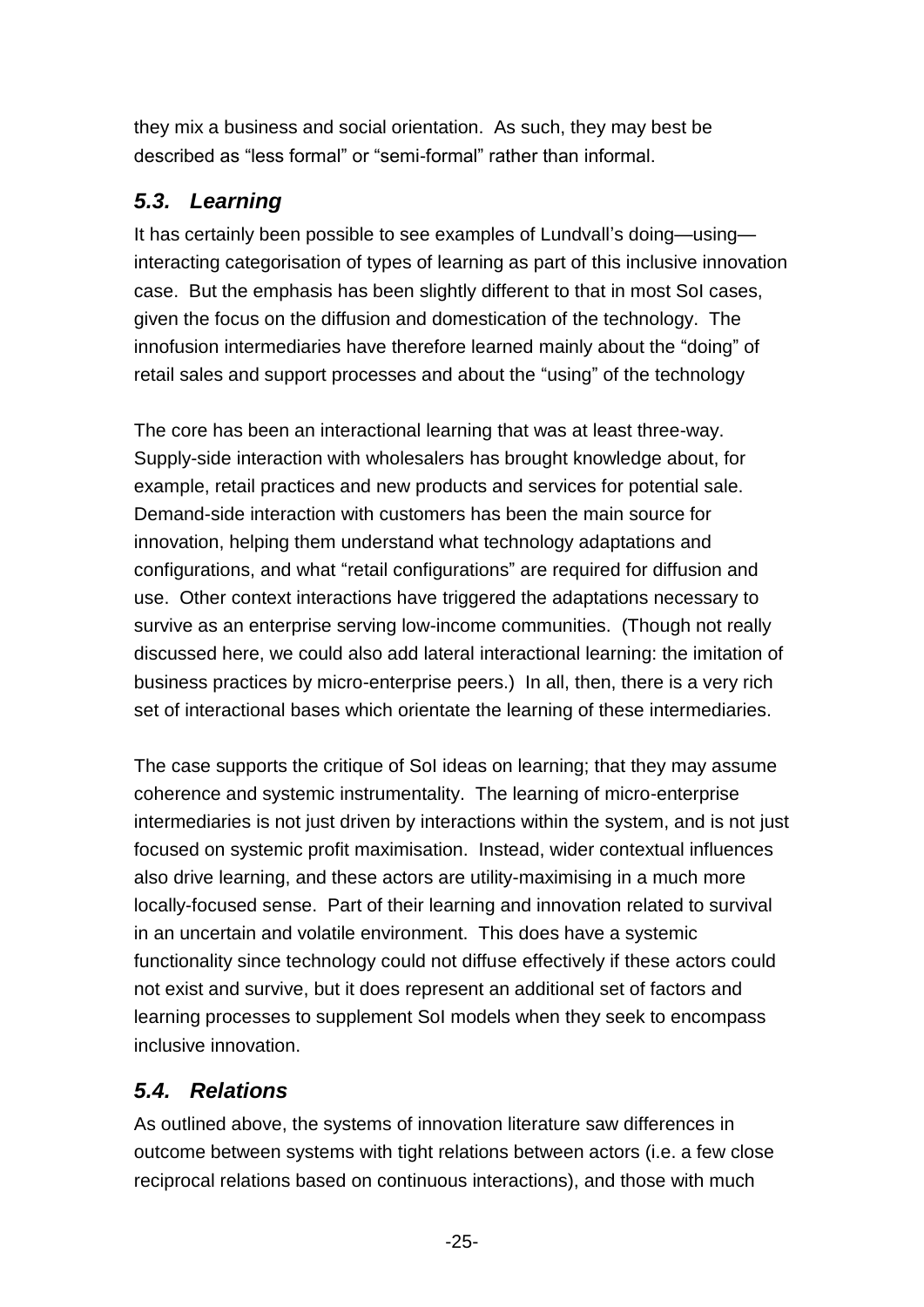looser relations. The former were seen to produce greater system coherence, and greater efficiency in innovation performance. This was recognised also in inclusive innovation literature but so, too, was the value of looser, more flexible relations to allow differentiated innovation to meet diverse local needs.

In this case of inclusive innovation, the relations between innovation system actors have in some ways been relatively "arms' length" market relationships, though the economic side of the relation increasingly sits alongside a social aspect as one moves from the supply to the demand side. Certainly, the producers sit at some distance removed from the sites of sales and consumption, and have not sought to exert control. With the same being true of wholesalers, this has allowed the flexibility for embedded micro-enterprises to follow the path for technology diffusion that they feel is most locallyappropriate. As predicted, though, this is not without its downsides. The branded manufacturers are least-well connected to low-income markets, and have gained only limited understanding of those markets, with knock-on constraints on their innovation. The spread of technological and retail best practice among the innofusion intermediaries via reverse or lateral innovation flows, is sporadic.

The nature of innovation system relations may therefore, at best, be said to be effective for inclusive innovation but not particularly efficient. So the SoI assumptions about relations are partly vindicated, with further work required to identify the optimum relations for diffusion of new goods and services to lowincome groups. Even if that optimum could be identified, however, a further question arises about the potential to change actor relations. As noted, these are not simply market relations and, as discussed next, they remain embedded in an institutional context that constrains change.

### *5.5. Institutions*

SoI frameworks have tended to focus on formal institutions, particularly those which deal directly with innovation. Respondents did not identify state institutions of this type playing a role in this case, but there was instead indirect support for inclusive innovation. Competition policy induced handset producers to take note of low-income markets, enhancing the ability of other actors to address those markets and to innovate. Basic business rules and banking reforms and systems reduced instabilities, gave embedded local actors more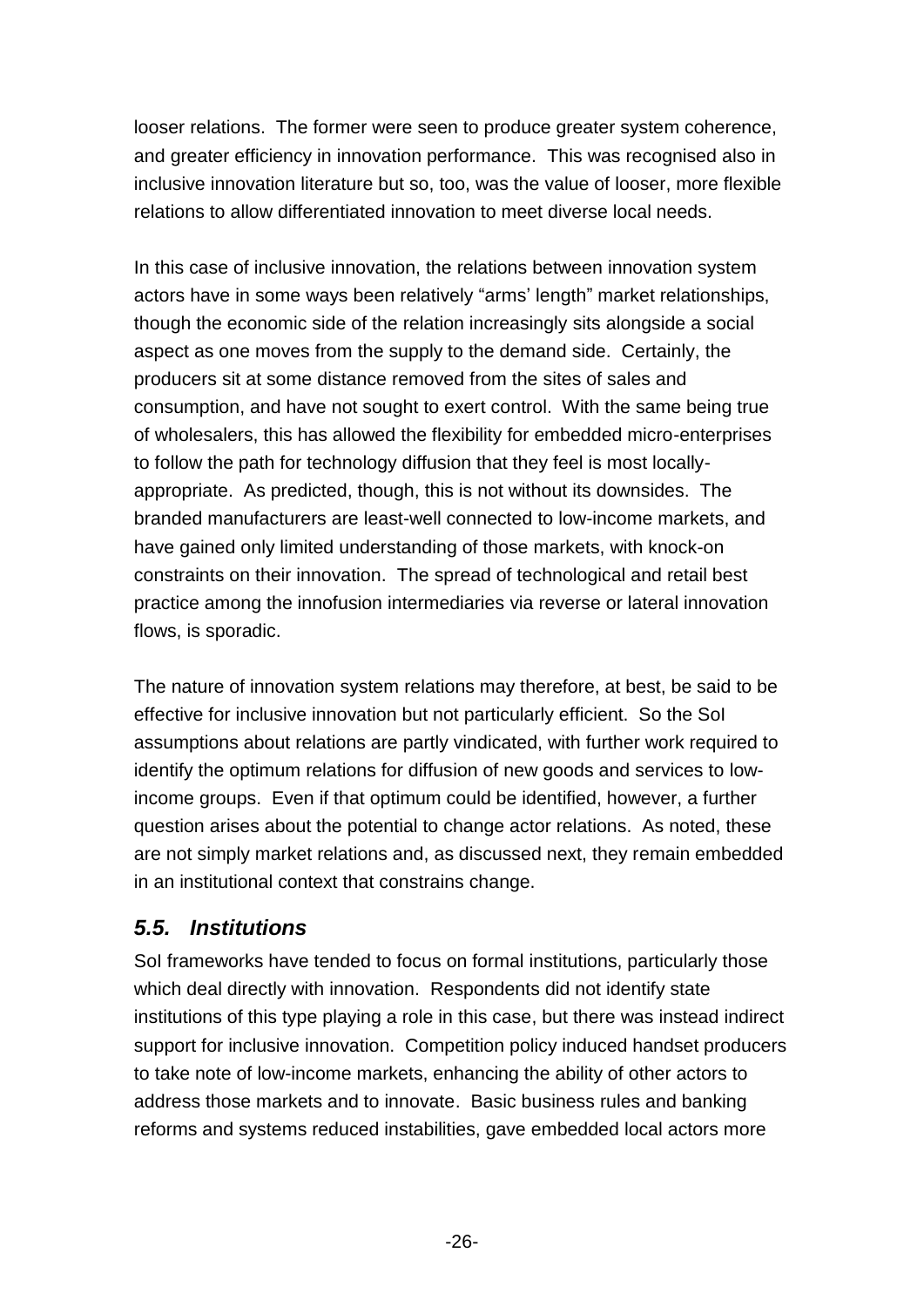security and predictability, and lessened the extent to which they needed to engage in uncertainty-reduction innovations.

But the bigger institutional story was of a rich and highly complex institutional terrain including not just rules but also informal institutions; innofusion intermediaries' own practices and cognitive understandings; local markets and their customs; and the rules, legitimacy and practices encapsulated within innovations. In particular, there was a leitmotif of informal institutional forces. These helped, for example, shape the emergence of adaptive innovations like the local "fixer" role and the use of short-term credit but also the insecurity and lack of trust that shaped restocking behaviour. Local informal institutional norms also subverted formal rules, and pushed entrepreneurs to innovate in rather inefficient ways such as adoption of symbolic compliance in order to reduce their uncertainties.

So the ideas from the literature review are supported: formal state institutions do play a role in inclusive innovation but much less directly; those formal institutions are also less forceful within low-income markets, partly because of implementation gaps, and partly due to the rich informal institutional system that shapes behaviour in and around these markets.

# **6. Summary and Conclusions**

Inclusive innovation produces new goods and services for those on lowest incomes but has so far been rather under-researched and underconceptualised. As suggested by the literature review and as demonstrated by the case study, it is entirely appropriate to use a systems of innovation framework to understand inclusive innovation: there is a system of actors who inter-relate, learn and innovate within an institutional environment. The framework has previously been broadened to recognise some of the aspects that are typical of inclusive innovation, and we have here systematically extended that process: showing that inclusive innovation systems can also be encompassed.

The literature review indicated that the component placeholders of the innovation system would likely be the same when analysing inclusive innovation, but that the contents of each component would be rather different. Most of those differences were validated by the case study, but some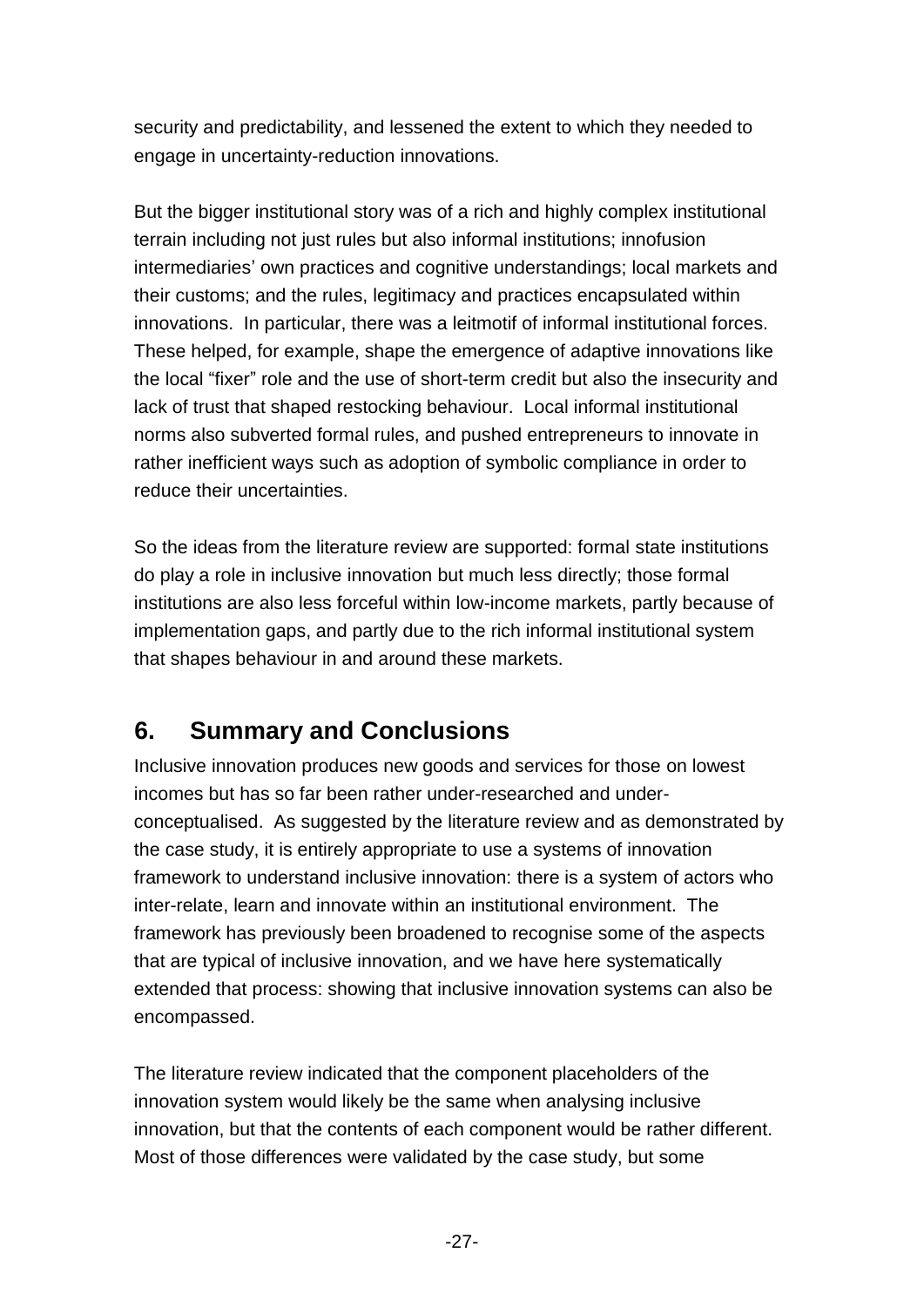adjustments and augmentations have also emerged. These are included in Table 3 (alterations and additions shown in italics), which presents our overall summary of the content differences between conception of a conventional system of innovation and that required for an inclusive system of innovation.

|                                         | <b>Conventional Systems of</b>                                                                                                                                                            | <b>Inclusive Systems of Innovation</b>                                                                                                                                                                                                                                                                                                |  |  |  |
|-----------------------------------------|-------------------------------------------------------------------------------------------------------------------------------------------------------------------------------------------|---------------------------------------------------------------------------------------------------------------------------------------------------------------------------------------------------------------------------------------------------------------------------------------------------------------------------------------|--|--|--|
| <b>Overall</b><br><b>Scope</b>          | Innovation<br>Development as economic growth<br>- Macro-level analysis                                                                                                                    | Development as socio-economic<br>inclusion<br>- Micro-level analysis of livelihoods                                                                                                                                                                                                                                                   |  |  |  |
| <b>Structure and Process Components</b> |                                                                                                                                                                                           |                                                                                                                                                                                                                                                                                                                                       |  |  |  |
| <b>Innovation</b>                       | Located innovation pre, durante<br>and post-production<br>- Growth-oriented innovation<br>- Supply-driven innovation<br>- Technical innovation                                            | Incremental innovation with a focus on<br>diffusion processes<br>- Local needs-oriented innovation as<br>appropriation, configuration, use<br>variation, domestication<br>- Demand-driven and context-driven<br>innovation<br>- Non-technical innovation with focus on<br>social systems of sales and support<br>- Reverse innovation |  |  |  |
| <b>Actors</b>                           | Main focus on:<br>- Higher-income<br>markets/consumers<br>- Formal supply-side organisations<br>in industrial sectors<br>- Innovation intermediaries as R&D<br>brokers                    | Main focus on:<br>- Low-income consumers<br>- Non-traditional, less formal, demand-<br>side innovators<br>- Chain of innofusion intermediaries<br>linking "distant" supply and demand                                                                                                                                                 |  |  |  |
| Learning                                | Learning by doing plus using and<br>interacting:<br>- Learning about production and<br>implementation<br>- Learning about technology<br>- Coherence and profit-<br>maximisation as guides | Contextualised (supply, demand, other)<br>learning by interacting and using and<br>doing<br>- Learning about diffusion (sales and<br>support) and use<br>- Learning about wider social processes<br>including non-instrumental processes<br>- Survival and utility-maximisation as<br>guides                                          |  |  |  |
| <b>Relations</b>                        | Formal, close relations preference                                                                                                                                                        | Necessity (but also limitations) of<br>informal, loose but socialised relations                                                                                                                                                                                                                                                       |  |  |  |
| <b>Institutions</b>                     | Formalised, relatively-static, direct-<br>impact overarching institutions                                                                                                                 | Complex institutional terrain of informal<br>and formal<br>- Indirect impact of core, formal<br>institutional forces<br>- Importance (including potential negative<br>impact) of informal institutions at local<br>level                                                                                                              |  |  |  |

#### **Table 3: Modifying systems of innovation thinking to encompass inclusive innovation**

Conventional SoI models afford a somewhat "taken for granted" status to diffusion and use of new technologies, seeing these activities as relatively straightforward and stable. Micro-level analysis showed this not to be the case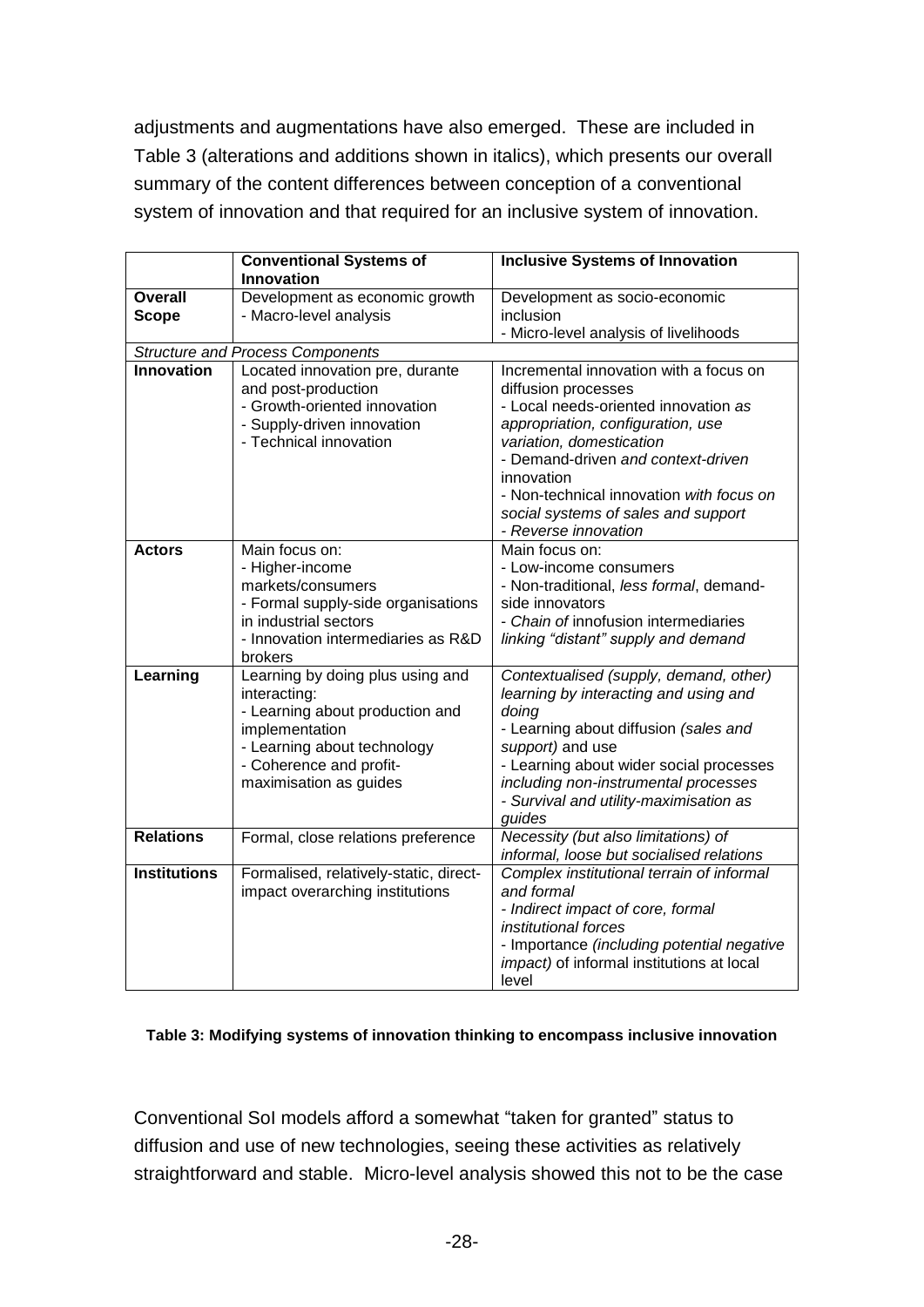for inclusive innovation. Extensive, complex, volatile, embedded networks of innovation system actors were required to ensure low-income consumers can access and use new goods and services. These must be seen as part of the innovation system, not least because successful diffusion itself demands technical, social and socio-technical innovations; an interknitting that justifies understanding the processes as "innofusion".

Inclusive innofusion was seen to require four domains of the innovation system to be effective. The system had: to produce something that could be sold and used; to enable actual sales and ongoing support of the product; and to enable survival of the core intermediaries responsible for sales and support. It also needed a wider context that was, on balance, more rather than less supportive of innofusion. Our study could have focused mainly on producers or suppliers or consumers within the system. However, the key innofusion actors – not generally recognised or a part of typical systems of innovation cases – were the demand-side micro-enterprises embedded in poor communities who had some role to play in all four domains.

The relations, learning and innovations of these actors bring specific features to this type of inclusive innovation system. Their supply, demand and other contextual environment is different from that of large firm producers, and so their innovations are not always aligned with the profit-maximisation goals of the producers; yet they were seen to be necessary in order for the producers' innovations to reach low-income markets. At first sight they might appear peripheral to the innovation system, with their often-marginal livelihoods, their limited and typically process- not technology-oriented innovations, and the influence of informal institutions upon them. Yet they underpin the performance of the whole innovation system, and require us to move beyond conventional SoI conceptions of innovation components and processes.

Adjusting the innovation systems model to cater for inclusive innovation also necessitates a changed perspective on lead firm strategies and on innovation policy. For the former, we have identified the potential mismatch between lead firm profit-maximising goals, and the utility maximisation of the inclusive intermediaries. Effective strategy must therefore understand these mismatches and their causes, looking for ways to support the low-level actors working in unstable environments. Lead producer firms can also find ways to link more effectively with the micro-enterprises to learn from, and magnify the effects of,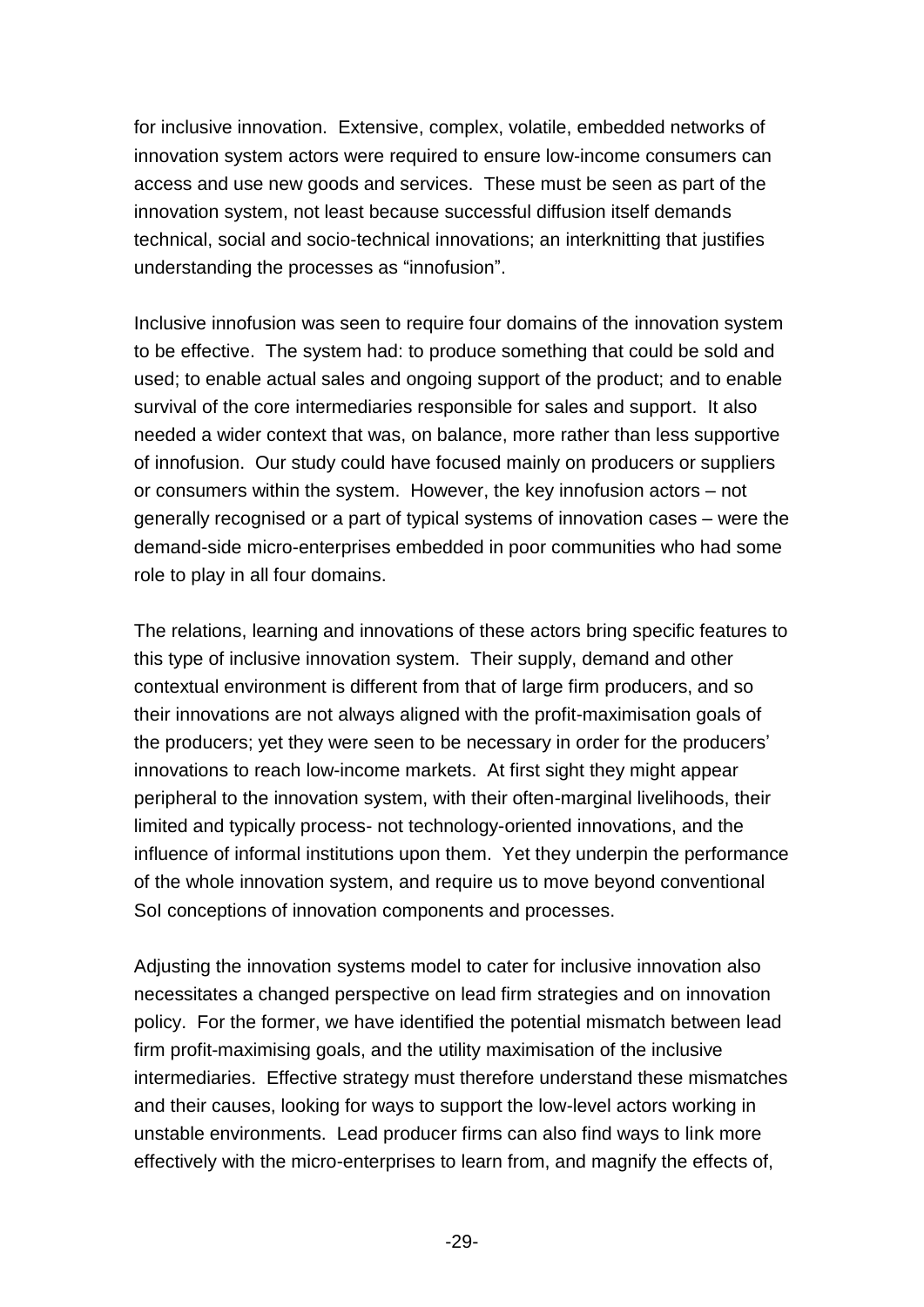bottom-up innovations arising on the demand side. This may require lead firm strategy to move away from conventional approaches and relations, but this will be necessary if the inclusive innovation system is to be as effective as possible.

Inclusive innovation policy is also likely to be rather different from customary innovation policy. Notably, this highly successful innovation has barely seemed affected by innovation policy, with only indirect impacts seen from policies in other areas – competition, business, banking – and an even more indirect effect arising from the limited on-the-ground implementation of some measures. Strengthening of these types of relatively generic business policies is likely to be useful. However, policy making must begin by understanding not just largescale formal actors and institutional forces, but also the micro-enterprises and the more informal institutions that characterise the low-income markets and contexts in which they operate. Light-touch, adaptive policy making that identifies inclusive innovation system weaknesses is likely to be the order of the day.

The overall contention here seems generalisable. The broad applicability of systems of innovation thinking to inclusive innovation but the need for content modification were derived from a review of literature and supported by the case analysis. Likewise, our approach to understanding systems of innovation in terms of the five components: innovation, actors, learning, relations, and institutions. The italicised modifications shown in Table 3 are specifically derived from just a single country and sector – albeit one that will be of central importance to inclusive development as the 21<sup>st</sup> century progresses. It does have particular features; for example the relatively-limited malleability of the technology compared to those present in some other innovation systems.

Thus, while we can be confident in the general applicability of the overall findings; some of the specifics will benefit from further application. This modified framework can now be applied as an analytical lens for understanding other cases of inclusive innovation; perhaps cases involving less novel technologies and where indigenous knowledge and competencies are already well-established within poor communities. Such research is advised to follow the methodological adjustment that has sat alongside the conceptual one: focusing less on the macro-analysis of structure, focusing more on micro-level analysis of innovation processes and livelihoods.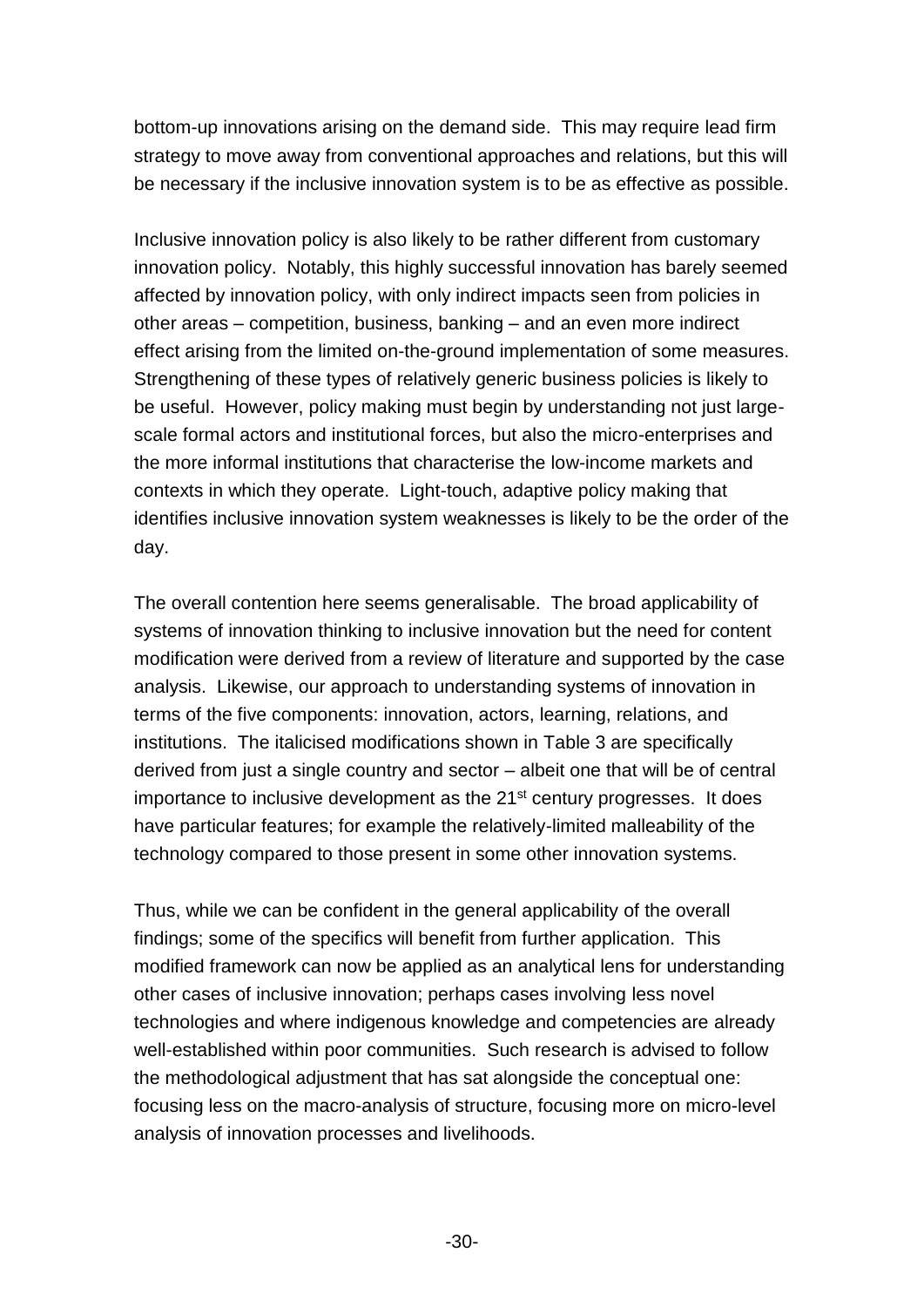# **7. References**

Altenburg, T. (2009) Building Inclusive Innovation Systems in Developing Countries: Challenges for IS Research. In: B.A. Lundvall, K.J. Joseph, and C. Chaminade (eds) *Handbook on Innovation Systems and Developing Countries: Building Domestic Capabilities in a Global Context*. Cheltenham, UK: Edward Elgar, pp. 33-57.

Bell, M. and Pavitt, K. (1993) Technological accumulation and industrial growth: contrasts between developed and developing countries. *Industrial and Corporate Change* 2(1): 157- 210.

Brinkerhoff, D.W. and Goldsmith, A.A. (2005) Institutional Dualism and International Development. *Administration & Society* 37(2): 199-224.

Chaminade, C., Lundvall, B.A., Vang, J. and Joseph, K.J. (2009) Designing Innovation Policies for Development. In: B.A. Lundvall, K.J. Joseph, and C. Chaminade (eds) *Handbook on Innovation Systems and Developing Countries: Building Domestic Capabilities in a Global Context*. Cheltenham, UK: Edward Elgar, pp. 360-378.

Cheneau-Loquay, A. (2010) *Innovative Ways of Appropriating Mobile Telephony in Africa*. Geneva: ITU.

CIA (2012) *The World Factbook: Kenya*. Washington, DC: Central Intelligence Agency.

Codagnone, C. (ed.) (2009) *Vienna Study on Inclusive Innovation for Growth and Cohesion*. Brussels: European Commission.

Cozzens, S. and Sutz, J. (2012) *Innovation in Informal Settings: A Research Agenda*. Ottawa: IDRC.

DeBresson, C. and Amesse, F. (1991) Networks of innovators: a review and introduction to the issue. *Research Policy* 20(5): 363-379.

Economist (2011) Pleased to be bourgeois, 12 May

Edgerton, D. (1999) From innovation to use: ten eclectic theses on the historiography of technology. *History and Technology* 16(2): 111-136.

Edquist, C. (1997) *Systems of Innovation Technologies, Institutions and Organisations*. London: Pinter.

Edquist, C. (2001) *The Systems of Innovation Approach and Innovation Policy*. Paper presented at DRUID Conference; 12 June, Aalborg, Denmark.

Edquist, C. (2005) Systems of Innovation: Perspectives and Challenges. In: J. Fagerberg, D.C. Mowery, and R.R. Nelson (eds) *The Oxford Handbook of Innovation*. Oxford: Oxford University Press, pp. 181-208.

Edquist, C. and Hommen, L. (1999) Systems of innovation: theory and policy for the demand side. *Technology in Society* 21(1): 63-79.

Edquist, C. and Johnson, B.H. (1995) Institutions and Organisations in Systems of Innovation. In: C. Edquist (ed) *Systems of Innovation Technologies, Institutions and Organisation*. London: Pinter, pp. 41-64.

Fleck, J. (1988) *Innofusion or Diffusation*, PICT Working Paper. Edinburgh: University of Edinburgh.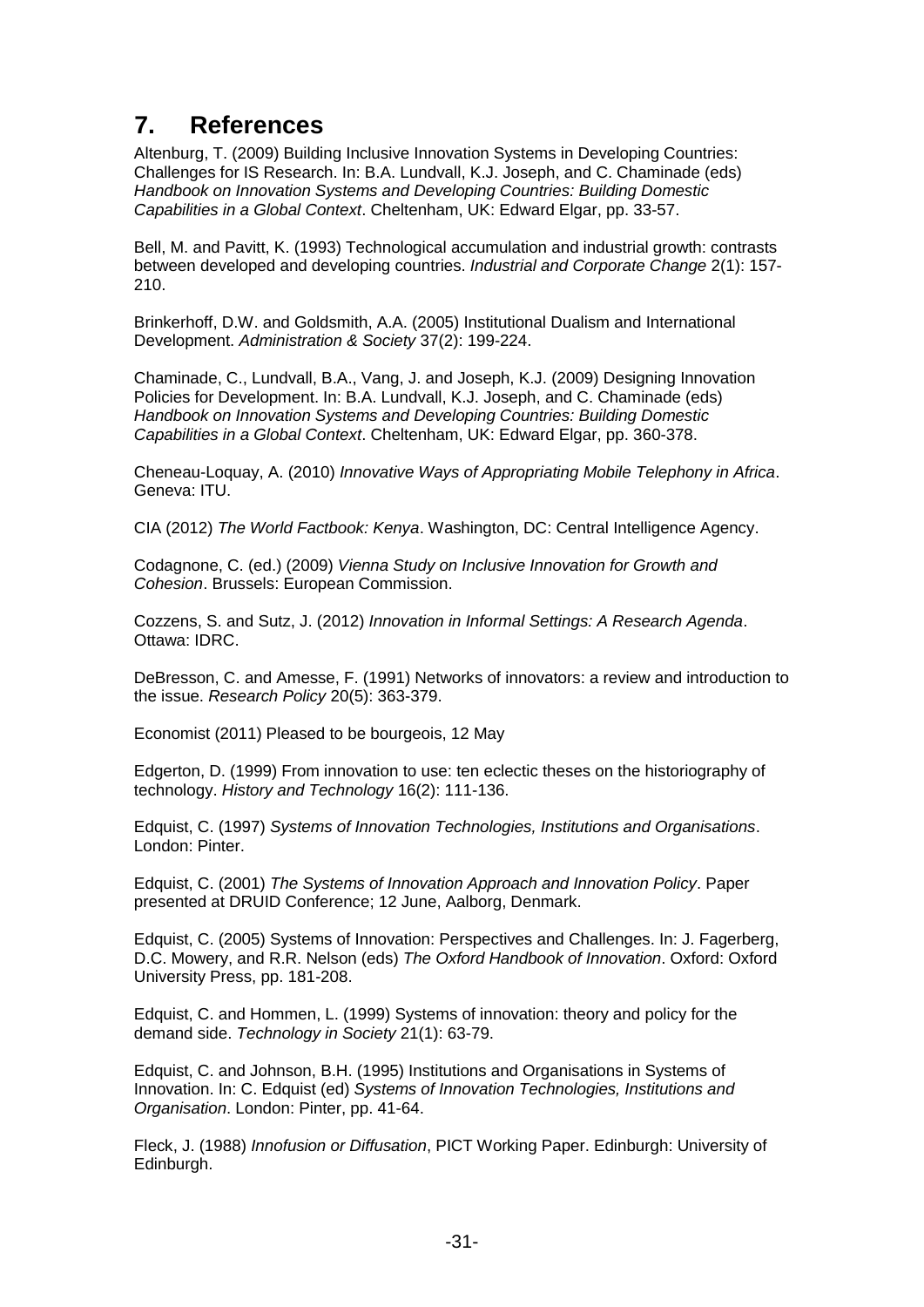Fleck, J. (1993) Innofusion: Feedback in the Innovation Process. In: F.A. Stowell, D. West and J.G. Howell (eds) *Systems Science*. New York, NY: Plenum Press, pp. 169-174.

Fleck, J. (1994) Learning by trying: the implementation of configurational technology. *Research Policy* 23(6): 637-652.

Foster, C. and Heeks, R. (2010) Researching ICT micro-enterprise in developing countries. *Electronic Journal of Information Systems in Developing Countries* 43(7): 1-20.

Freeman, C. (1995) The "national system of innovation" in historical perspective. *Cambridge Journal of Economics* 19(1): 5-24.

FSD Kenya (2009) *FinAccess National Survey 2009: Dynamics of Kenya's Changing Financial Landscape*. Nairobi: Financial Sector Deepening Kenya.

Fu, X., Pietrobelli, C. and Soete, L. (2011) The Role of Foreign Technology and Indigenous Innovation in the Emerging Economies: Technological Change and Catchingup. *World Development* 39(7): 1204-1212.

Gërxhani, K. (2004) The informal sector in developed and less developed countries. *Public Choice* 120: 267-300.

Goodman, J. and Walia, V. (2006) *A Sense of Balance: A Socio-Economic Analysis of Airtime Transfer Service in Egypt*. London: Forum for the Future.

GSMA (2011) *Mobile Telephony and Taxation in Kenya 2011*. London: GSM Association.

Heeks, R. (2002) Information systems and developing countries: failure, success, and local improvisations. *The Information Society* 18(2): 101-112.

Horton, D. (2008) *Facilitating Pro-Poor Market Chain Innovation*. Lima: Papa Andina.

Howells, J. (2006) Intermediation and the role of intermediaries in innovation. *Research Policy* 35(5): 715-728.

Hughes, N. and Lonie, S. (2007) M-PESA: mobile money for the "unbanked" turning cellphones into 24-hour tellers in Kenya. *Innovations* 2(1-2): 63-81.

IDRC (2011) *Innovation for Inclusive Development: Program Prospectus for 2011-2016*. Ottawa: IDRC.

ITU (2012) *ICT Statistics Database*. Geneva: International Telecommunication Union.

Jack, W. and Suri, T. (2010) *The Economics of M-Pesa: An Update*. Boston, MA: MIT Sloan.

Johnson, B.H. (1992) Institutional Learning. In: B.A. Lundvall (ed) *National Systems of Innovation: Towards a Theory of Innovation and Interactive Learning*. London: Pinter, pp. 23-45.

Joseph, K.J. (2012) *Spaces of Exclusion in the Institutional Architecture for Innovation*. Paper presented at 10<sup>th</sup> Globelics International Conference, 9-11 November, Hangzhou.

Joseph, K.J., Chaminade, C., Dutrenit, G., Sutz, J., Muchie, M., Cozzens, S. and Turpin, T. (2011) Editorial. *Innovation and Development* 1(1): 1-3.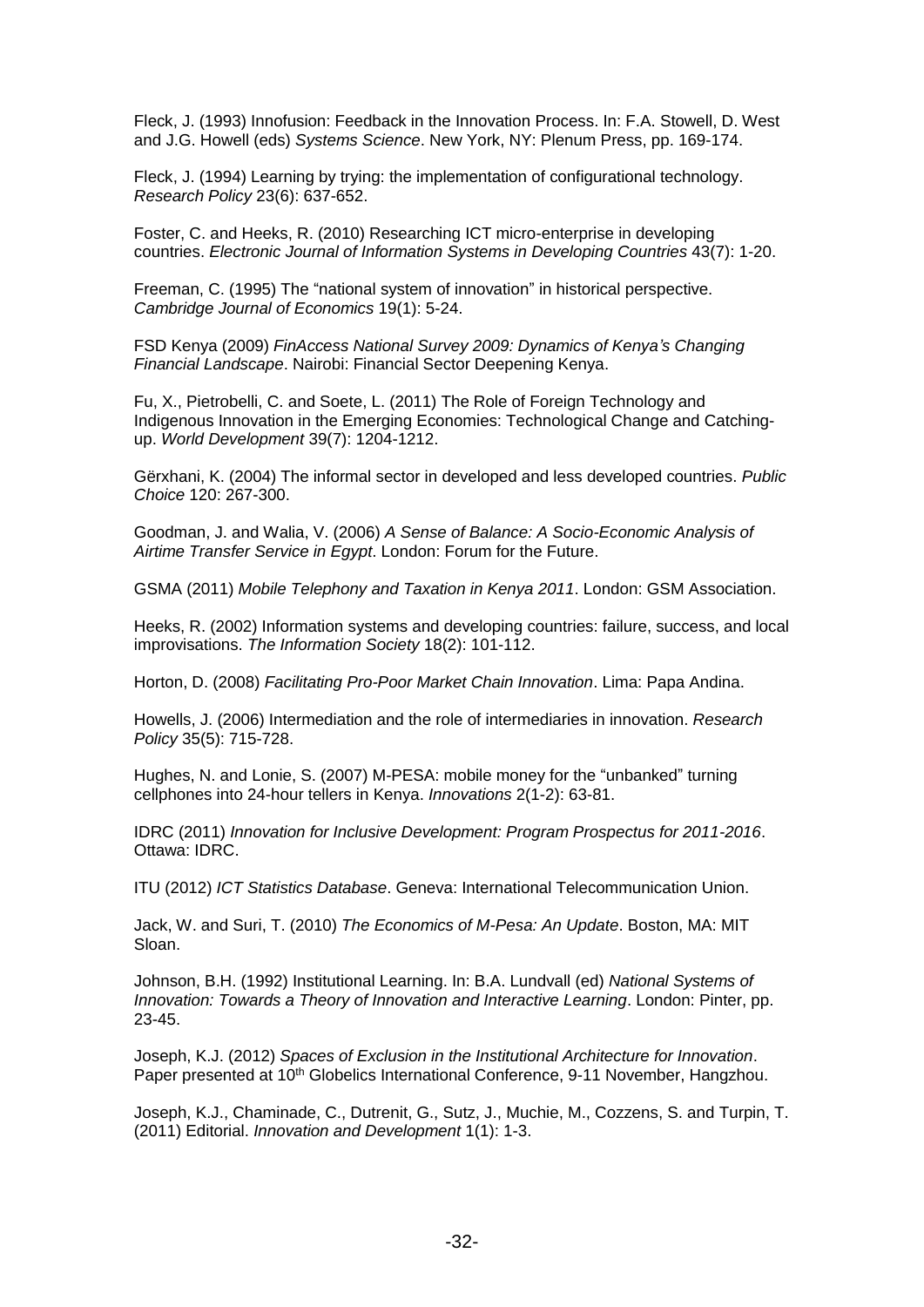Kaplinsky, R. (2011) Schumacher meets Schumpeter: appropriate technology below the radar. *Research Policy* 40(2): 193-203.

Kaplinsky, R., Chataway, J., Clark, N., Hanlin, R., Kale, D., Muraguri, L., Papaionnou, T., Robbins, P. and Wamae, W. (2009) Below the radar: what does innovation in emerging economies have to offer other low-income economies? *International Journal of Technology Management and Sustainable Development* 8(3): 177-197.

King, K. (1996) *Jua Kali Kenya: Change & Development in an Informal Economy, 1970-95*. Athens, OH: Ohio University Press.

Kraemer-Mbula, E. and Wamae, W. (2010a) *Innovation and the Development Agenda*. Paris: OECD/IDRC.

Kraemer-Mbula, E. and Wamae, W. (2010b) Adapting the Innovation Systems Framework to Sub-Saharan Africa. In: E. Kraemer-Mbula and W. Wamae (eds) *Innovation and the Development Agenda*. Paris: OECD/IDRC, pp. 65-86.

London, T. and Hart, S.L. (2004) Reinventing strategies for emerging markets: beyond the transnational model. *Journal of International Business Studies* 35(5): 350-370.

Lundvall, B.A. (1992a) *National Systems of Innovation: Toward a Theory of Innovation and Interactive Learning*. London: Pinter.

Lundvall, B.A. (1992b) Introduction. In: B. A. Lundvall ed. *National Systems of Innovation: Towards a Theory of Innovation and Interactive Learning*. London: Pinter, pp. 1-22.

Lundvall, B.A. and Intarakumnerd, P. (2006) *Asia's Innovation Systems in Transition*. Cheltenham, UK: Edward Elgar.

Lundvall, B.A., Joseph, K., Chaminade, C. and Vang, J. (eds) (2009a) *Handbook on Innovation Systems and Developing Countries: Building Domestic Capabilities in a Global Context*. Cheltenham, UK: Edward Elgar.

Lundvall, B.A., Vang, J., Joseph, K., and Chaminade, C. (2009b) Innovation System Research and Developing Countries. In: B.A. Lundvall, K. Joseph, C. Chaminade and J. Vang (eds) *Handbook on Innovation Systems and Developing Countries: Building Domestic Capabilities in a Global Context*. Cheltenham, UK: Edward Elgar, pp. 1-33.

Mackintosh, M., Chataway, J. and Wuyts, M. (2007) Promoting innovation, productivity and industrial growth and reducing poverty: bridging the policy gap, *European Journal of Development Research*19(1): 1-12.

Mathews, J.A. and Cho, T. (2000) *Tiger Technology: The Creation of a Semiconductor Industry in East Asia*. Cambridge, UK: Cambridge University Press.

Matin, I., Hulme, D. and Rutherford, S. (2002) Finance for the poor: from microcredit to microfinancial services. *Journal of International Development* 14: 273-294.

Mitullah, W. (2003) *Street Trade in Kenya the Contribution of Research in Policy Dialogue and Response*. Paper presented at Urban Research Symposium on Urban Development for Economic Growth and Poverty Reduction; 15-17 December, Washington, DC.

Müller, J. (2010) *Befit for Change*. Paper presented at FAU Conference; 17-19 March, Djursland, Denmark.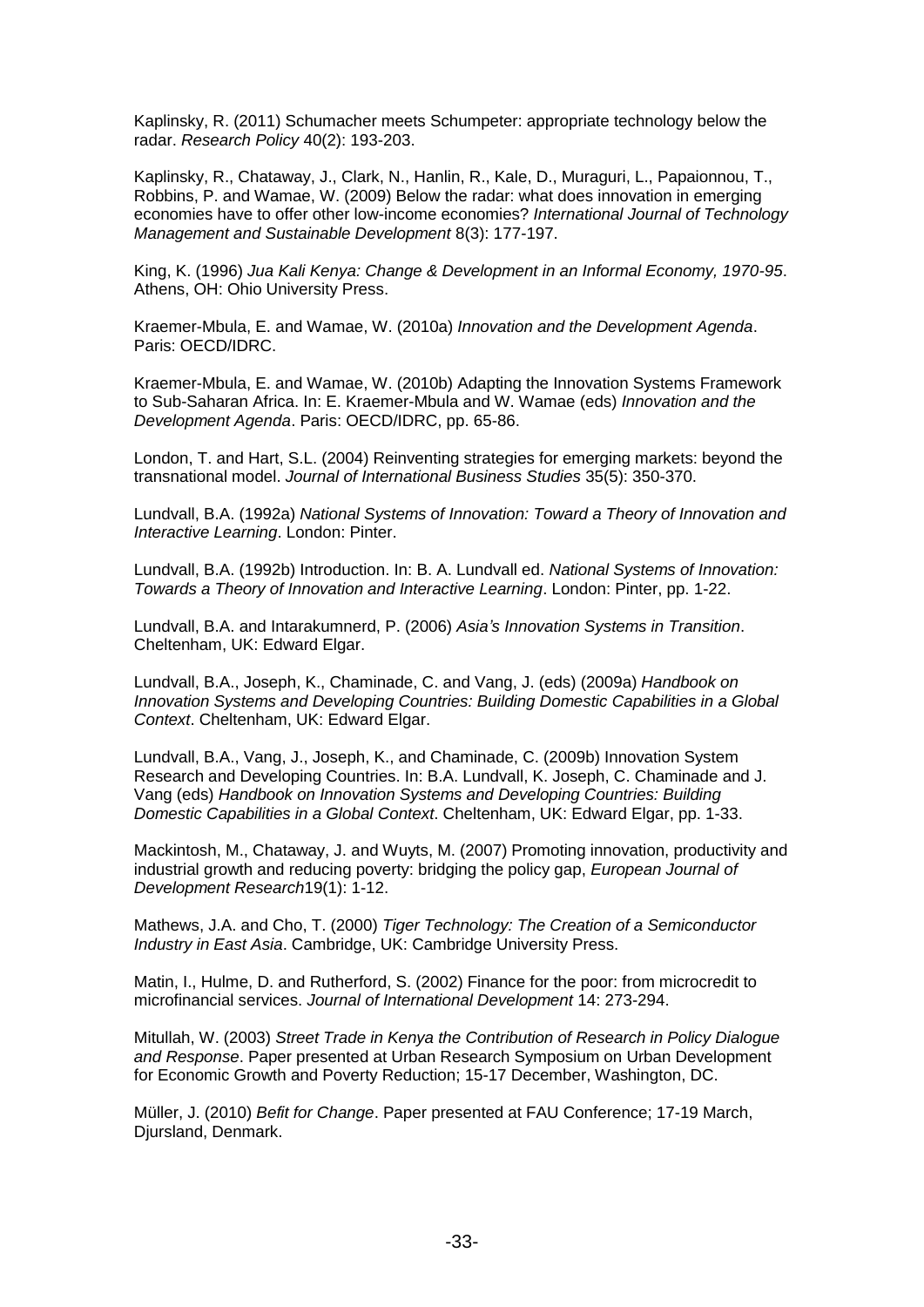Mytelka, L.K. (2000) Local systems of innovation in a globalized world economy. *Industry and Innovation* 7(1): 15-32.

Ncube, M., Lufumba, C.L. and Kayizzi-Mugerwa, S. (2011) *The Middle of the Pyramid*. Abidjan: African Development Bank.

Nichter, S. and Goldmark, L. (2009) Small firm growth in developing countries. *World Development* 37(9): 1453-1464.

North, D.C. (2009) *Institutions, Institutional Change and Economic Performance*. Cambridge: Cambridge University Press.

Nzepa, O., Keutchankeu, R. and Esse, C. (2011) *Statistical Compilation of the ICT Sector and Policy Analysis in Cameroon*. Montreal: Orbicom International Secretariat.

OECD (1999) *Managing National Innovation Systems*. Paris: OECD.

O'Farrell, C. (ed) (2003) *Revisiting the Magic Box: Case Studies in Local Appropriation of Information and Communication Technologies (ICTs)*. Rome: Food and Agricultural Organisation (FAO).

Poncet, J., Kuper, M. and Chiche, J. (2010) Wandering off the paths of planned innovation. *Agricultural Systems* 103(4): 171-179.

Prahalad, C.K. (2009) *The Fortune at the Bottom of the Pyramid: Eradicating Poverty*  Through Profits, 5<sup>th</sup> anniversary ed. Philadelphia, PA: Wharton School Publishing.

Ratanawaraha, A. (2012) *City Innovation Systems in Southeast Asia*. Paper presented at 10<sup>th</sup> Globelics International Conference, 9-11 November, Hangzhou.

Schofield, J.W. (2002) Increasing the Generalizability of Qualitative Research. In: M.B. Miles and A.M. Huberman (eds) *The Qualitative Researcher's Companion*. Thousand Oaks, CA: Sage Publications, pp. 171-203.

Shirley, M.M. (2008) Institutions and Development. In: C. Menard and M.M. Shirley (eds) *Handbook of New Institutional Economics*. Berlin: Springer, pp. 611-638.

Simanis, E. and Hart, S. (2009) Innovation from the inside out. *MIT Sloan Management Review* 50(4): 78-86.

Stewart, J. and Hyysalo, S. (2008) Intermediaries, users and social learning in technological innovation. *International Journal of Innovation Management* 12(3): 295-325.

Utz, A. and Dahlman, C. (2007) Promoting Inclusive Innovation. In: M.A. Dutz (ed) *Unleashing India's Innovation: Toward Sustainable and Inclusive Growth*. Washington, DC: World Bank, pp. 105-129.

Winch, G.M. and Courtney, R. (2007) The organization of innovation brokers: An international review. *Technology Analysis and Strategic Management* 19(6): 747-763.

Yin, R.K. (1994) *Case Study Research: Design and Methods*. Thousand Oaks, CA: Sage Publications.

l

<sup>i</sup> During research work in a single mobile trading area in Nairobi – albeit a particularly dense one – a street-by-street survey found more than 2,000 micro-enterprises connected to either